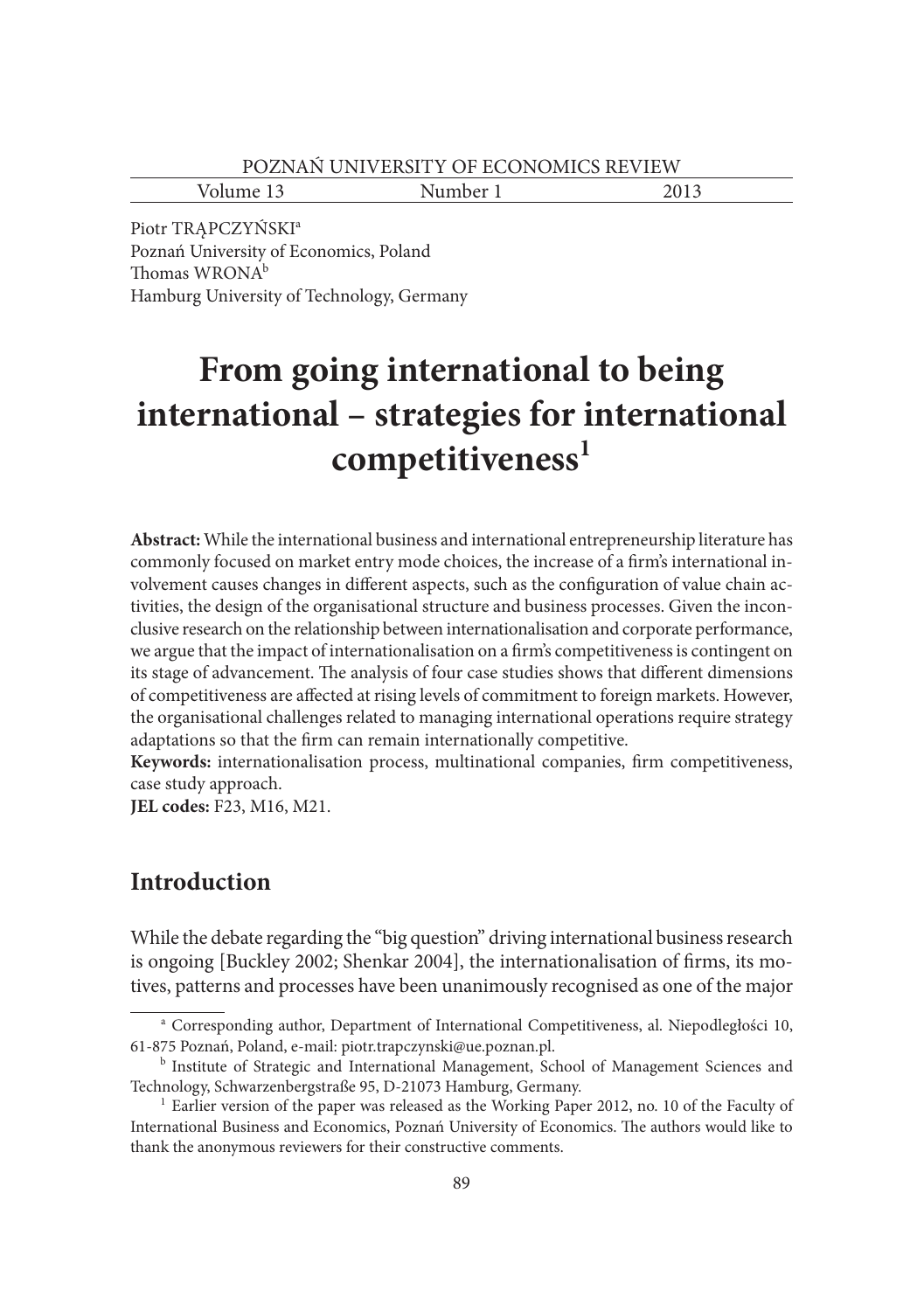themes in this discipline [Griffith, Cavusgil & Xu 2008, p. 1224; Seno-Alday 2010, p. 21]. Wrona and Breuer [2008, p. 23] underline the role of internationalisation as a key component of corporate growth strategy. Thus, as Peng [2004, p. 105] put it, the predominant interest of international business research should lie in the explanation of "international success and failure of firms". Meanwhile, decades of research devoted to the link between a firm's internationalisation degree and its performance have generated inconsistent results [Li 2007, p. 123]. This is somewhat surprising given the fact that the issue of maximising performance in foreign markets lies at the heart of internationalisation theories [Glaum & Oesterle 2007, p. 308]. As it has been argued, the difficulty related to studying this complex relationship stems from the fact that the increased exposure to foreign operations increases the possibilities for enhancing firm competitiveness, yet simultaneously adds to its organisational complexity.

At the same time, the popular concept of firm internationalisation has been subject to criticism, among others for its deterministic and unidirectional character, which can obscure its complexity and the role of managerial intent. Moreover, while a lot of attention has been paid to the choice of foreign operating modes and host countries, there are other relevant dimensions of the process, which undergo substantial changes as firms become more internationalised. We argue that a more complete understanding of the link between internationalisation and firm competitiveness can be achieved by analysing different dimensions of internationalisation, whose importance can differ depending on the advancement of foreign expansions. Internationalisation can be seen as a source of new competitive advantages on the one hand, yet it requires adaptive measures to effectively manage the rising organisational complexity, on the other.

Accordingly, the purpose of this paper is to explore the "how" of the link between internationalisation and firm competitiveness. Thereby, we draw on extant literature on internationalisation dimensions (Section 1) and on competitiveness dimensions (Section 2) to propose a conceptual framework to study this complex relationship. Subsequently, by using a qualitative methodology outlined in Section 3, we explore the influence of different aspects of the internationalisation strategy on firm competitiveness, focusing both on the role of foreign expansion itself and on the adaptive actions, which companies need to undertake in order to remain competitive faced with the increasing environmental complexity. In Sections 4.1–4.4 we present the analysed cases. Finally, we summarise the findings to provide suggestions for future research.

## **1. Internationalisation as a multidimensional phenomenon**

Welch and Luostarinen [1988, p. 36] define internationalisation as "the process of increasing involvement in international operations". Given the organisational and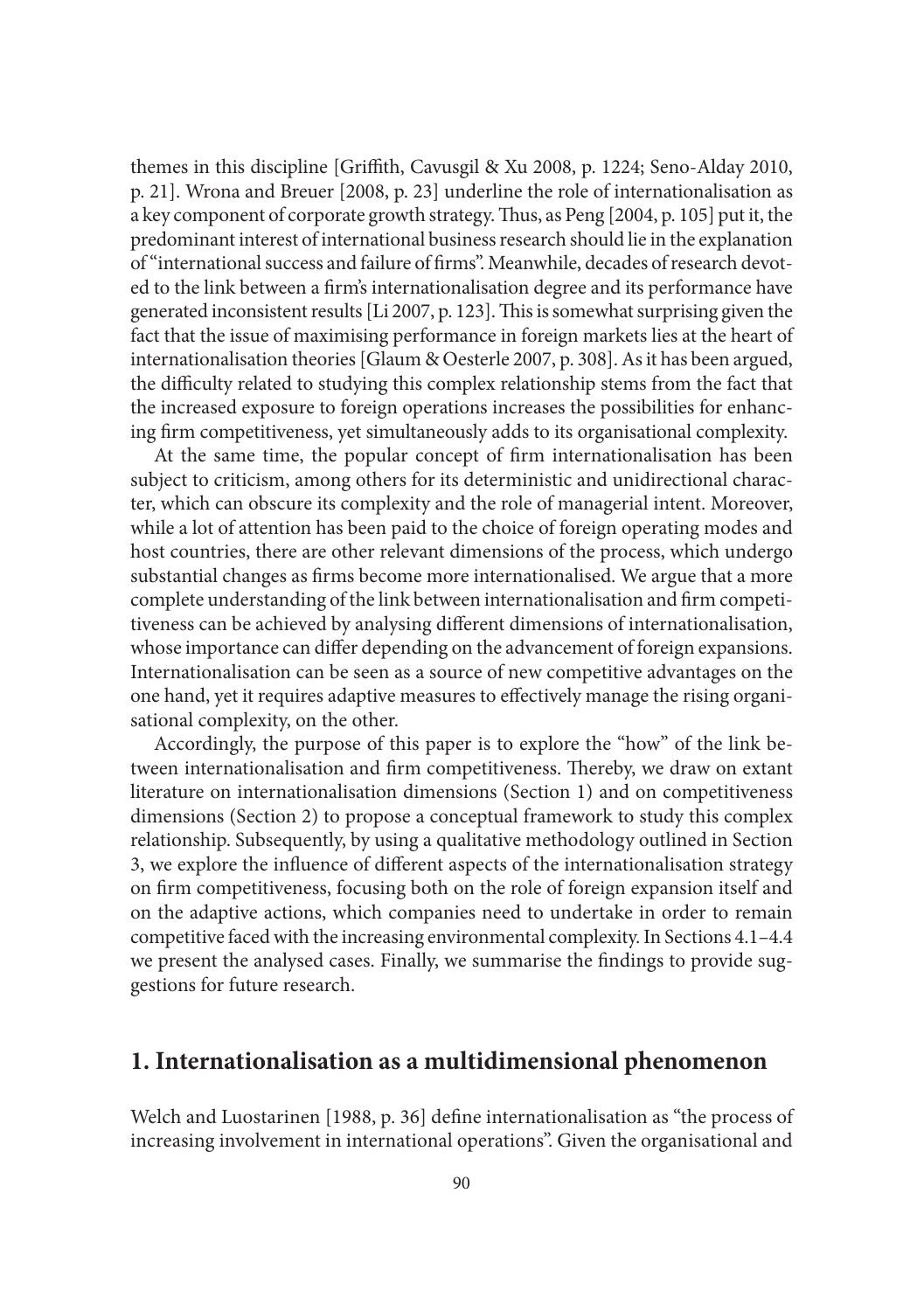environmental complexity, which increases with the extension of a firm's international activities [Verbeke, Li & Goerzen 2009, p. 152], it seems legitimate to adopt a more holistic definition of internationalisation as "the process of adapting firms' operations (strategy, structure, resources, etc.) to international environments" [Calof & Beamish 1995, p. 116]. This adaptive approach implies that internationalisation should be regarded not merely from the perspective of entering foreign markets, but more broadly – that of developing and managing international operations. The literature on international entrepreneurship extends this view by stressing the role of innovative, proactive, and risk-seeking behaviour as a source of value creation [McDougall & Oviatt 2000, p. 903]. In this vein, Andersson and Florén [2008] argue that managerial characteristics and behaviour are critical determinants of a firm's internationalisation process. The decision-making approach in international management examines the character of decision making processes, particularly in SME internationalisation, whereby decision makers are exposed to a high degree of uncertainty and goal ambiguity [Acedo & Jones 2007]. Schweizer [2012] finds that the decision-making behaviour in the internationalisation process of SMEs changes from a muddling-through approach to rational decisionmaking with the increase of international experience and knowledge, as well as a decrease of goal ambiguity.

Meanwhile, the choice of foreign operation modes traditionally remains the dominant object of analysis within the mainstream literature on internationalisation strategy [Calof 1993; Fletcher 2001; Wrona & Trąpczyński 2012b]. This seems understandable given that the initial mode choice is critical to establishing the basis for further foreign market penetration [Benito & Welch 1994; Welch & Luostarinen 1988; Wrona & Trąpczyński 2012a]. Since market entry modes are a determinant of resource commitment to a foreign market, they are a relevant strategy dimension in managing the international involvement. As entrants tend to combine different operation modes in a given market, a foreign involvement should not only be measured by the depth, but also diversity of entry modes [Benito, Petersen & Welch 2009, p. 1458]. However, the dimension of operating modes cannot fully reflect the internationalisation process, since a partial increase or withdrawal in terms of operating modes might not be indicative of the overall exposure to cross-border operations [Turner & Gardiner 2007]. A substitution of the changed operating mode through other modes or the transfer of resources to other countries can increase the international market share [Chetty 1999, p. 137]. Thus, the analysis of international strategy should also include decisions about the extension of the geographical scope of operations [Welch & Luostarinen 1988, p. 40]. According to the process approach, internationalisation follows an incremental pattern from geo-culturally close to more distant markets [Johanson & Vahlne 2009; Andersen 1993]. Thereby, companies can allocate their resources over a limited number of markets or follow a strategy of market diversification. However, the strategy of diversification can lead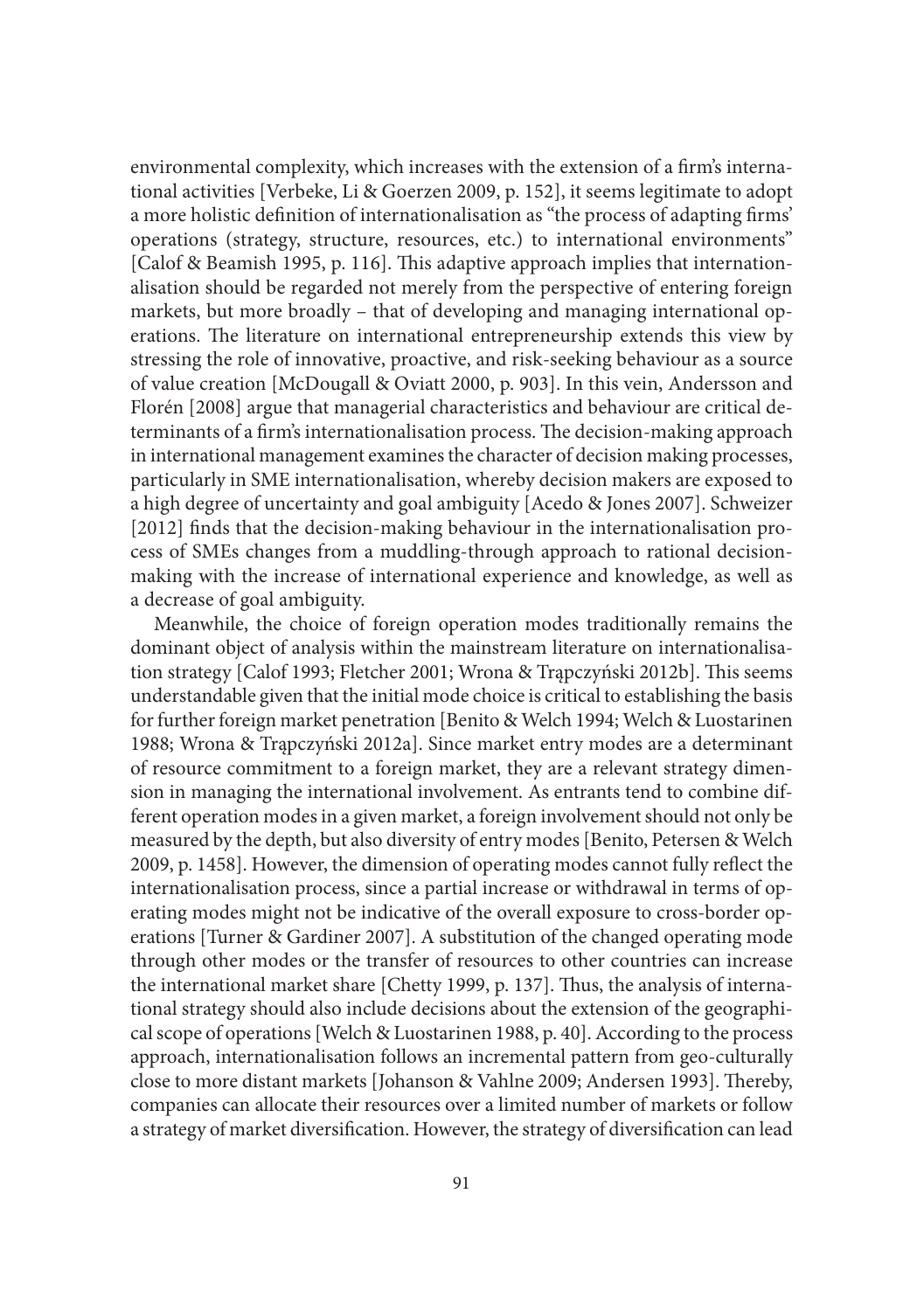to a decrease of the number of markets in the long run, as a result of re-concentration and exit from less profitable markets in the international portfolio [Cairns et al. 2008]. A fast rate of expansion can result in a limited managerial attention, thus exposing entrants to mistakes in the market choice and resulting in subsequent deinternationalisation [Ayal & Zif 1979, Bamberger & Upitz 2007].

International firms can offer different products, depending on the decisions about their product-market combinations [Bamberger & Delic 2010, p. 17]. However, many studies on foreign expansion do not account for the fact that distinct product divisions of a single company can in fact follow separate internationalisation paths. The conceptual differentiation between geographic market and product market diversification is relevant for several reasons. Internationalisation can namely be initiated not only at the corporate level, but also at the level of strategic business units, offering different product lines and thus constituting separate decision centres within the corporate network [Forsgren & Johanson 1992]. Previous research has emphasised synergies between product diversification and international diversification in determining firm performance, as product diversity can be a source of enhanced managerial capacities, efficient structure and better governance [Hitt, Hoskisson] & Kim 1996]. On the other hand, it can be expected that decisions concerning the growth or contraction of product divisions of the parent firm can also affect the diversification of international markets in which they operate. Hence, changes in the internationalisation strategy should be regarded from the perspective of the changes in product strategy. Since there is evidence for a performance decline in line with decreasing relatedness of industries [Wernerfelt & Montgomery 1988], it can be expected that a change in the product-market combinations can impact upon the international strategy and its performance implications.

Furthermore, while the operating modes within one foreign market and for one given product unit might remain constant, the extent of value added by a foreign venture can vary. A wholly-owned subsidiary can carry out different activities along the value chain. Moreover, in a particular country, different entry modes can be used by a company to handle different parts of the value chain [Benito, Petersen & Welch 2009, p. 1457]. Changes in foreign governance of value adding activities can be seen from a global strategy perspective, depending on decisions concerning international concentration or dispersion of activities [Porter 1986, p. 25]. This can result from critical success factors of the company's industry, ranging between the need for global integration of value activities and the increase of operating efficiency, and the need for local responsiveness and adaptation to the local market environment [Bartlett 1986; Prahalad & Doz 1987].

Finally, the rising complexity of international activities requires companies to integrate differentiated parts of the entire system [Jarillo & Martinez 1991, p. 296]. The strength of integration of international involvements into the corporate network can express itself in the interdependence of resources and responsibilities be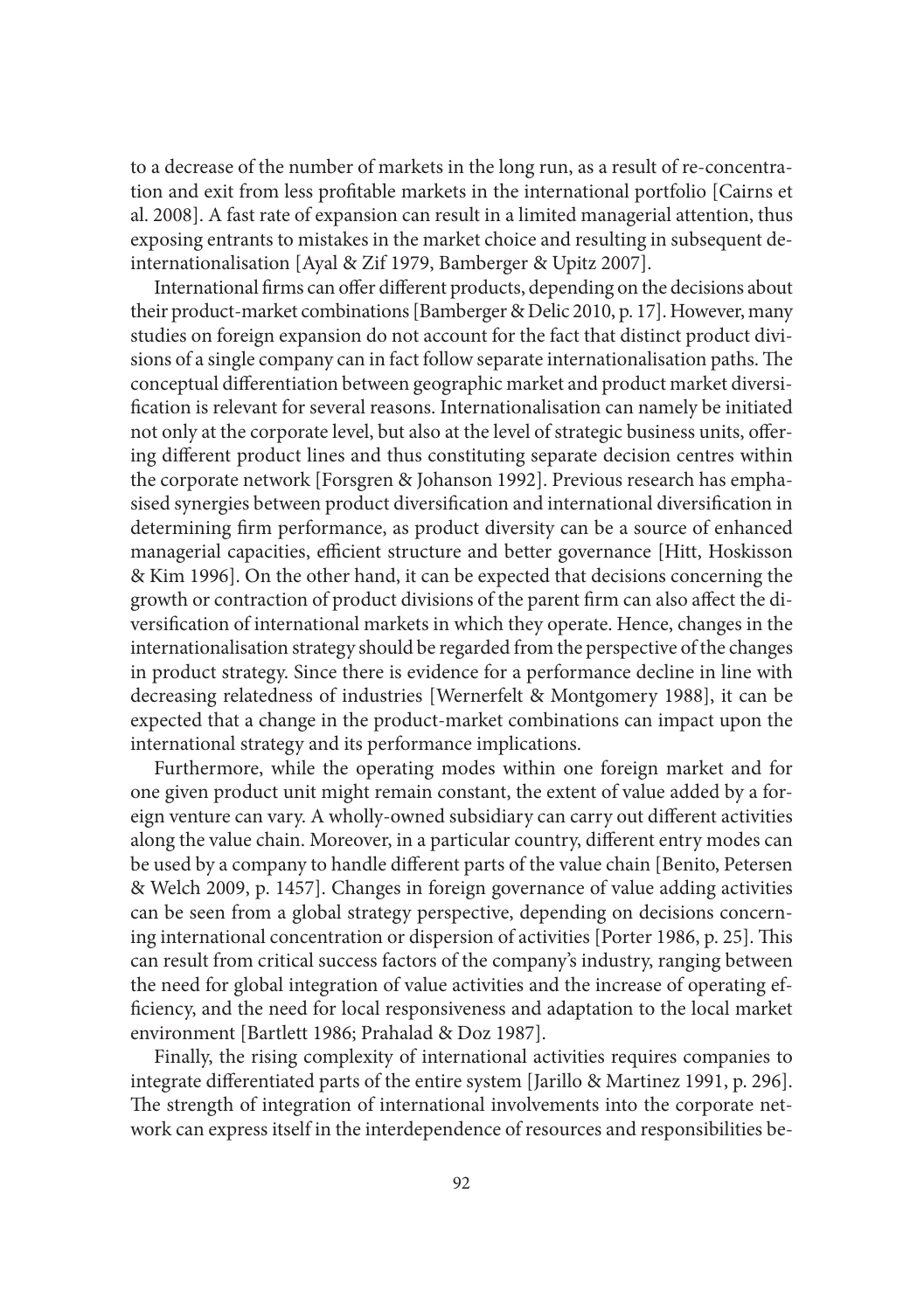tween the units of a multinational corporation [Harzing 2000]. As companies internationalise and become more diverse, the flows of goods, resources and information among organisational units need to be coordinated [Bartlett & Ghoshal 1987, p. 49]. Companies can develop mechanisms to coordinate the differentiated and interdependent organizational units, along several dimensions, such as centralisation, based on formal authority and hierarchical mechanisms [Bartlett & Ghoshal 1989, p. 183], formalisation of decision-making through bureaucratic mechanisms, such as formal systems, rules and procedures, as well as normative integration, relying on shared values and objectives [Gupta & Govindarajan 1991, p. 779]. However, the analysis of international operations should be further enhanced by incorporating the network approach to embrace the external relationships of a firm [Fonfara] 2011, p. 8]. According to this view, the network of customers, competitors, suppliers and other actors in international markets plays a crucial role in achieving the firm>s long-term goals [Johanson & Mattson 1988]. Chetty and Blankenburg-Holm [2000] regard internationalisation as a process driven by the creation of relationships with network partners in new foreign markets, through increasing commitment to extant foreign networks and through integrating positions in networks in different foreign markets. Thus, given the relevance of both internal and external international networks in the internationalisation process, their integration and management should be regarded as an important determinant of a firm is international competitiveness.

Obviously, one should note that there are important interrelationships between the said dimensions of internationalisation, which have recently been discussed in international management and international entrepreneurship literature. The strategic-thinking approach emphasises the links between a firm>s strategic orientation and its internationalisation patterns, processes and pace. Bell, Crick and Young [2004] found important differences between the internationalisation processes of knowledge-intensive and traditional manufacturing SMEs, the latter being involved in foreign markets from the very beginning of their operations, relying on foreign networks to a larger extent, entering a larger number of export markets with new «global offerings». Hagen et al. [2012] identify four broad strategic types of SMEs, namely an entrepreneurial group, a customer-oriented group, a product-oriented group and a group without strategic orientation, and indicate that a clear and proactive strategic orientation results in higher international performance.

To sum up the above discussion, the internationalisation process implies changes along several dimensions. Defining a firm is international footprint merely in terms of its international sales or the number of foreign direct investments would therefore present a simplified image. For instance, not only the number, but also the geographic-cultural distance of countries should be considered, as more distant markets are argued to increase the firm>s internationalisation degree [Kutschker & Bäurle 1997, p. 105]. Moreover, the presence in a given foreign market will differ in terms of the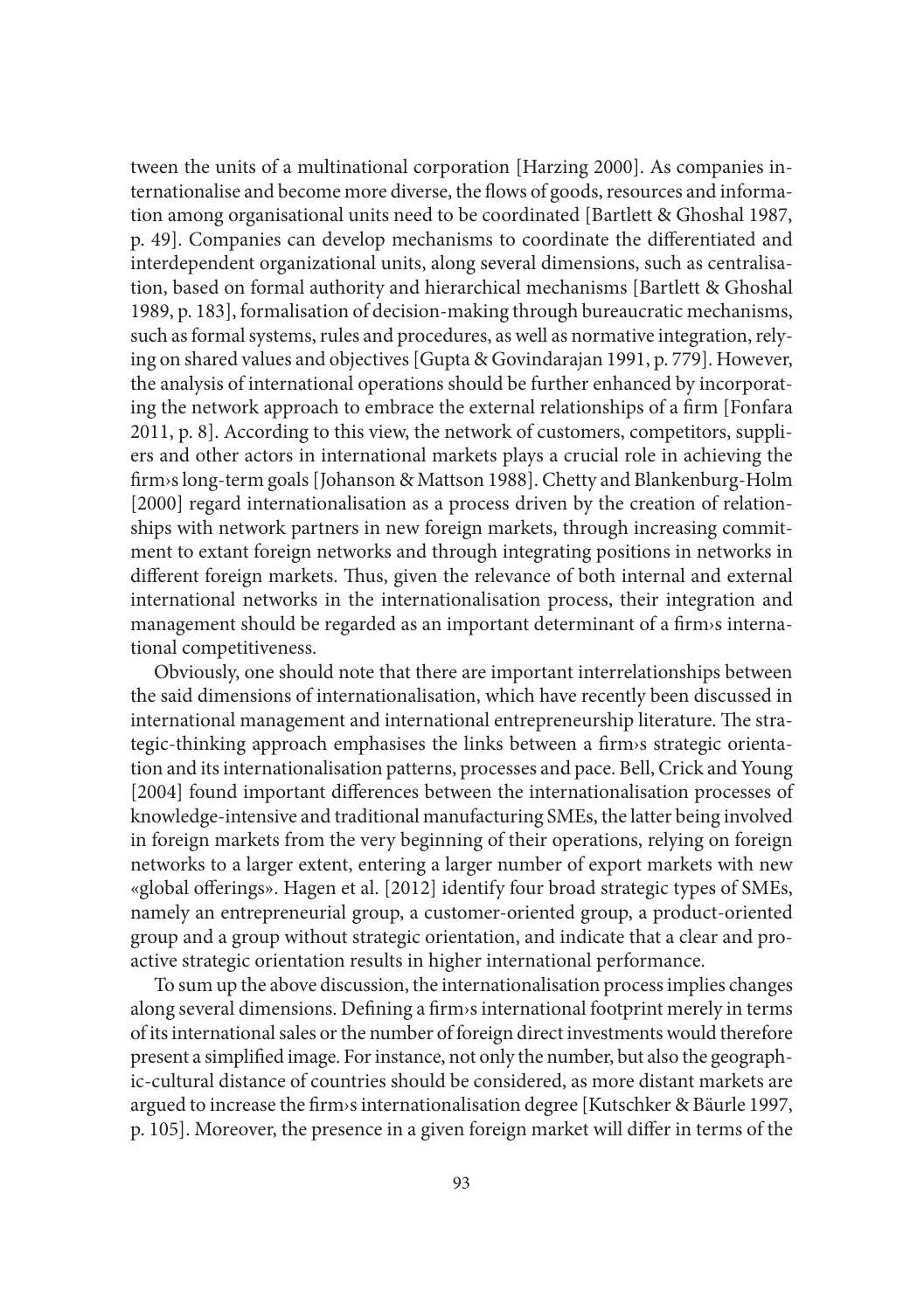realised value chain modules, such as purchasing, R&D, manufacturing, logistics and sales. It has been suggested that the extent and diversity of foreign added value activities also determine the internationalisation degree [Kutschker 1994, p. 135]. It was further underlined that – since an increased internationalisation requires an enhanced integration of the whole company – a higher mutual interdependence and intensity of resource flows between subsidiaries, as well as a higher unification of shared values, norms and beliefs imply a higher degree of firm internationalisation [Kutschker 2002, pp. 51–52].

One can argue that depending on the development stage of a company, emphasis will shift between the above discussed dimensions. Therefore, following the classification of Ringlstetter and Skrobarczyk [1994, p. 341], three successive maturity stages of firm internationalisation can be distinguished, starting from the internationalisation of the product-market strategy, through the internationalisation of value activities, to the most advanced stage of internationalisation of the organisation, in which more or less autonomous parts of the international network need to be integrated into the corporation.

## **2. Internationalisation and competitiveness – a conceptual framework**

Despite the large number of empirical studies devoted to the internationalisationperformance link, their statistical findings have been inconsistent, ranging from a positive to an insignificant, or even negative, relationship [Matysiak & Bausch 2012, p. 198]. In a call to better explain the performance effects of internationalisation, it has been argued that research should "unbundle the substance of the multinationality" [Verbeke, Li & Goerzen 2009, p. 150]. The mere use of simple measures, such as the ratio of foreign sales to total sales or the number of foreign subsidiaries blinds out the complexity related to internationalisation, discussed in the previous section, which results in both benefits and costs for the parent firm. In order to enhance performance, the internationalisation process requires the firm to both exploit and develop firm-specific advantages [Śliwiński 2012, p. 21], as well as profit from the host country-specific advantages [Verbeke & Brugman 2009, p. 273]. This argument leads to the other side of the equation, performance, which has been predominantly operationalised with accounting-based or market-based financial indicators [Li 2007, p. 130]. While corporate results are indeed a focal variable studied in strategic and international management, such a narrow focus obscures other important gains from firm internationalisation, which have been discussed in extant literature. As it was argued by Dunning and Lundan [1998, p. 118]: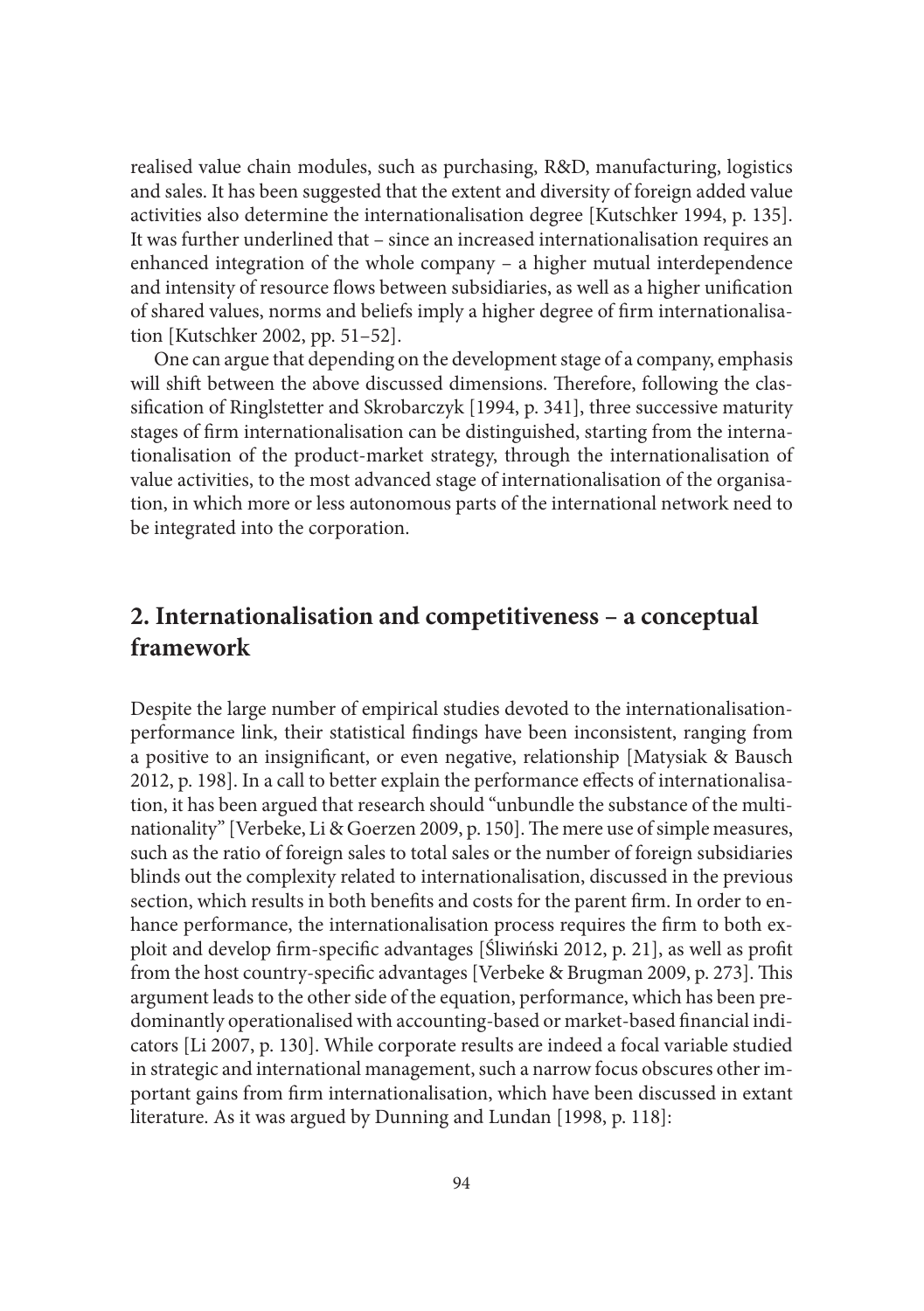" $[...]$  as firms become more multinational and globally integrated in their value added activities, they are likely to derive an increasing proportion of their core assets from outside their national boundaries and, indeed, may deliberately seek out foreign assets which they perceive will help augment or complement their home based competencies".

Empirical results indicated that a rising internationalisation degree increases the role of foreign sources of firm competitiveness [see e.g. Dunning 1996; Dunning & McKaig-Berliner 2002]. In an attempt to classify the sources of competitive advantages of international companies, Ghoshal [1987, p. 428] distinguished between the benefits from national differences, scale economies and scope economies. The realisation of specific advantages of each of these types is related to the firm's strategic objectives, which include achieving efficiency in current operations, managing risks, as well as innovation learning and adaptation.

Given that internationalisation can affect the competitiveness of firms in a broader sense, performance being only one of its aspects, it seems useful to define competitiveness more precisely. According to the concept of Gorynia [2002, 2004, 2005], firm competitiveness can be subdivided into competitive potential, competitive strategy and competitive position. The competitive potential embraces the resources used by or available to a company, as well as its corporate culture, organisational structure, strategic vision or strategy formulation process [Gorynia 2004, p. 2]. The competitive strategy is a set of instruments aimed at generating a competitive advantage necessary to reach a favourable competitive position. The competitive position, in turn, can be defined as the result of market evaluation of a firm's offering, which expresses itself, *inter alia*, in relative profitability, market share or product features as compared to competitors [Gorynia 2002, p. 95]. Linking the three dimensions, it can be argued that the competitive strategy is an analytical category allowing to move from the competitive potential to the competitive position. A similar conceptualisation can be found in the German stream of strategic management, whereby Bamberger and Wrona [2012, p. 20] see the foundation of competitiveness in the success potential, comprised of resources necessary to reach strategic objectives. Success potential may result from both the characteristics of markets and industries in which a company is engaged, and from a firm's position in a certain industry. Therefore, success potential can be achieved by a choice of markets maximising the value of possessed resources and the used strategies.

The discussion of internationalisation stages on the one hand, and of competitiveness dimensions on the other, presented in Sections 1 and 2, can be summarised in the form of an analytical framework for studying the influence of internationalisation on firm competitiveness (see Figure 1). Based on the analytical framework, we tentatively formulate a proposition that: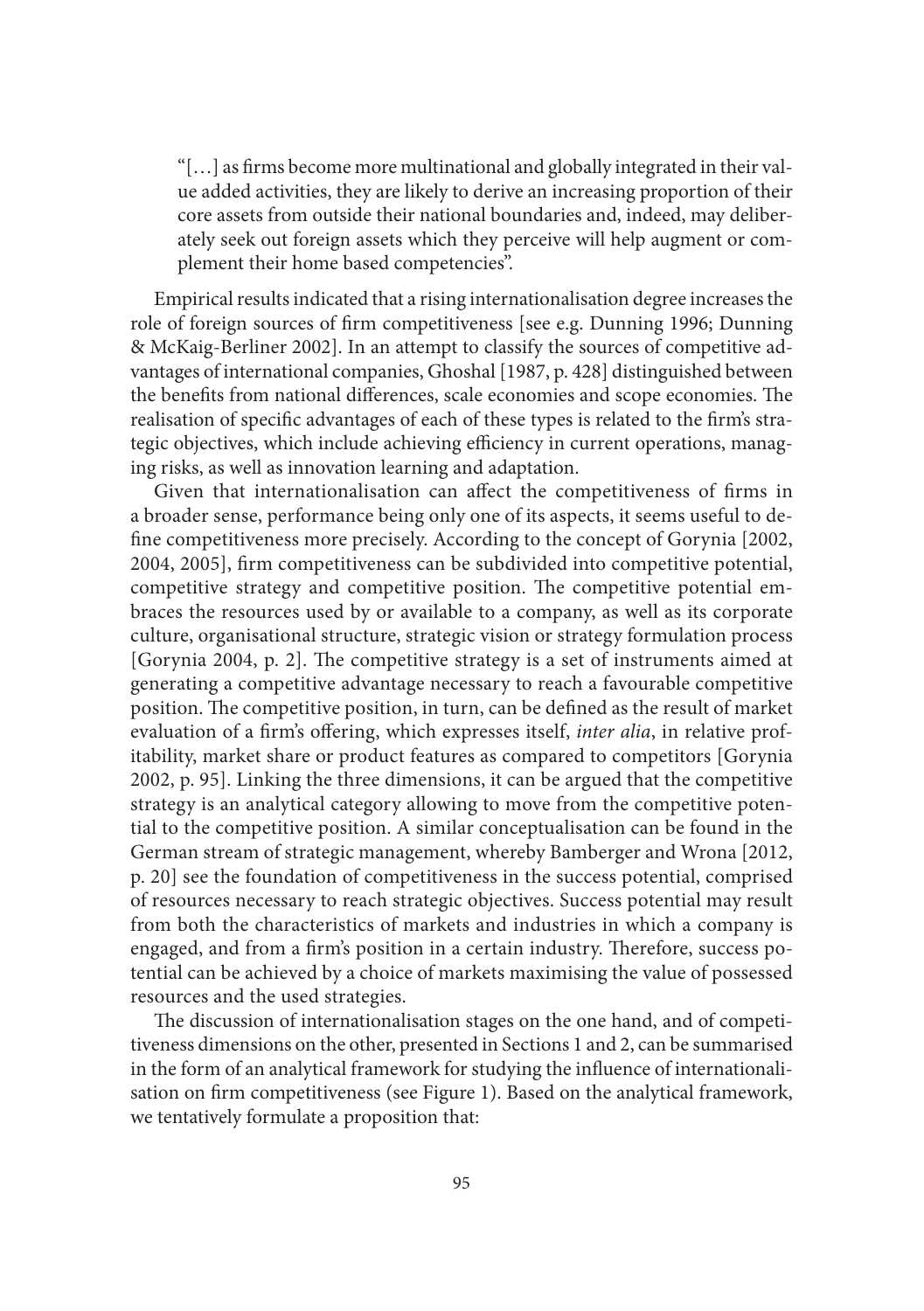

**Figure 1. An analytical framework of the internationalisation impact on competitiveness**

P: The influence of internationalisation on firm competitiveness is contingent on its stage of advancement.

This relationship is two-way, since the internationalisation strategy can play a role in enhancing a firm's competitiveness, while the latter can simultaneously be seen as a condition for a successful internationalisation.

## **3. Data collection and analysis**

The main objective of the paper is not to test the impact of the internationalisation degree on firm competitiveness, which may seem relatively intuitive, but to explore the substance of this relationship. Thus, emphasis is placed on the influence of and strategies for enhancing different firm competitiveness dimensions, as firms' progress along the stages of their internationalisation process and both face pressures towards managing additional complexity on the one hand, and gain new possibilities to improve their performance on the other. Given the present objectives, we adopt a qualitative approach, which can be useful in providing fresh insights building on prior theory and may help to unfreeze thinking [Eisenhardt 1989; Bluhm et al. 2011]. On the other hand, it would be naïve to assume that a researcher could approach the data without theory [Wrona & Gunnesch 2012]. Therefore, it is relevant to bare prior knowledge and to use it as a point of departure to develop a theoretical framework, which can enrich extant knowledge in the field (see Figure 1). The use of the analytical framework enabled to structure the interview guide and support the analytical process.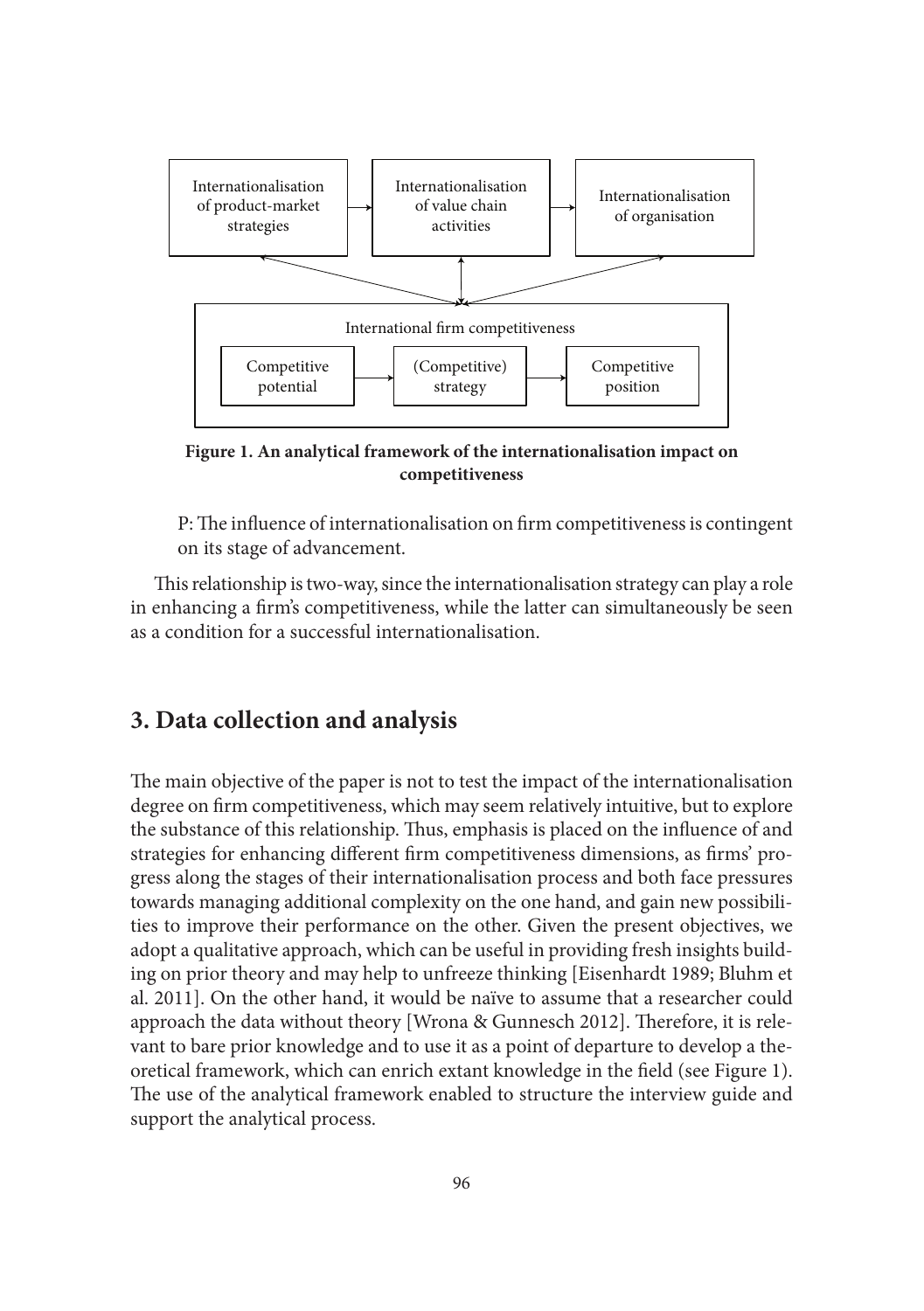#### **Summary of data collection**

| Case study             | <b>Respondent position</b>                                               | <b>Respondent location</b> |
|------------------------|--------------------------------------------------------------------------|----------------------------|
| Schering               | ex-marketing and sales director, com-<br>monwealth of independent states | Berlin, Germany            |
| Jungheinrich           | head of group controlling                                                | Hamburg, Germany           |
| CWS-boco International | chief financial officer                                                  | Duisburg, Germany          |
|                        | Bombardier Transportation   head of talent management                    | Berlin, Germany            |

The case selection followed the principle of theoretical sampling [Corbin & Strauss] 2008]. Accordingly, the sampling process was aimed at identifying cases relevant to the research objectives. Thus, in order to be eligible for inclusion in the study, the chosen cases had to refer to different stages of the internationalisation process. Thereby, according to the principle of maximal contrast [Corbin & Strauss 2008], we could ensure the variation of internationalisation phases and complexity levels, ranging from market entry, over an international configuration of the value chain, to the integration of international operations. The study comprised four in-depth, semi-structured interviews, with durations ranging between 70 and 180 minutes (see Table). We implemented an interview guide of open-ended questions, with introductory questions designed to gather information on the internationalisation stage (e.g. entry mode, organisational arrangement, strategy aspects involved in managing international operations), the role of international operations in increasing firm competitiveness or, on the other hand, requiring the firm to undertake adaptive actions to increase performance. By interviewing respondents directly responsible for strategy implementation, we were able to reconstruct cases in detail and better place them in their original context [Evans 2010]. The analysis took place on the basis of this verbal data. As the recipients sometimes refer to additional firm-specific documents or charts, we integrated these kinds of written data, as well, and complemented our findings using a data triangulation approach [Flick 2004; Yin 2009].

## **4. Case studies**

#### *4.1. Internationalisation of markets – the case of Schering in Russia*

With its innovative products, Schering AG belonged to the worldwide leaders in specialist pharmaceuticals already at the beginning of the 1990s, operating through a network of 130 subsidiaries in the world. Its activities embraced four business areas: gynecology, oncology, special therapies and diagnostic imaging. Schering had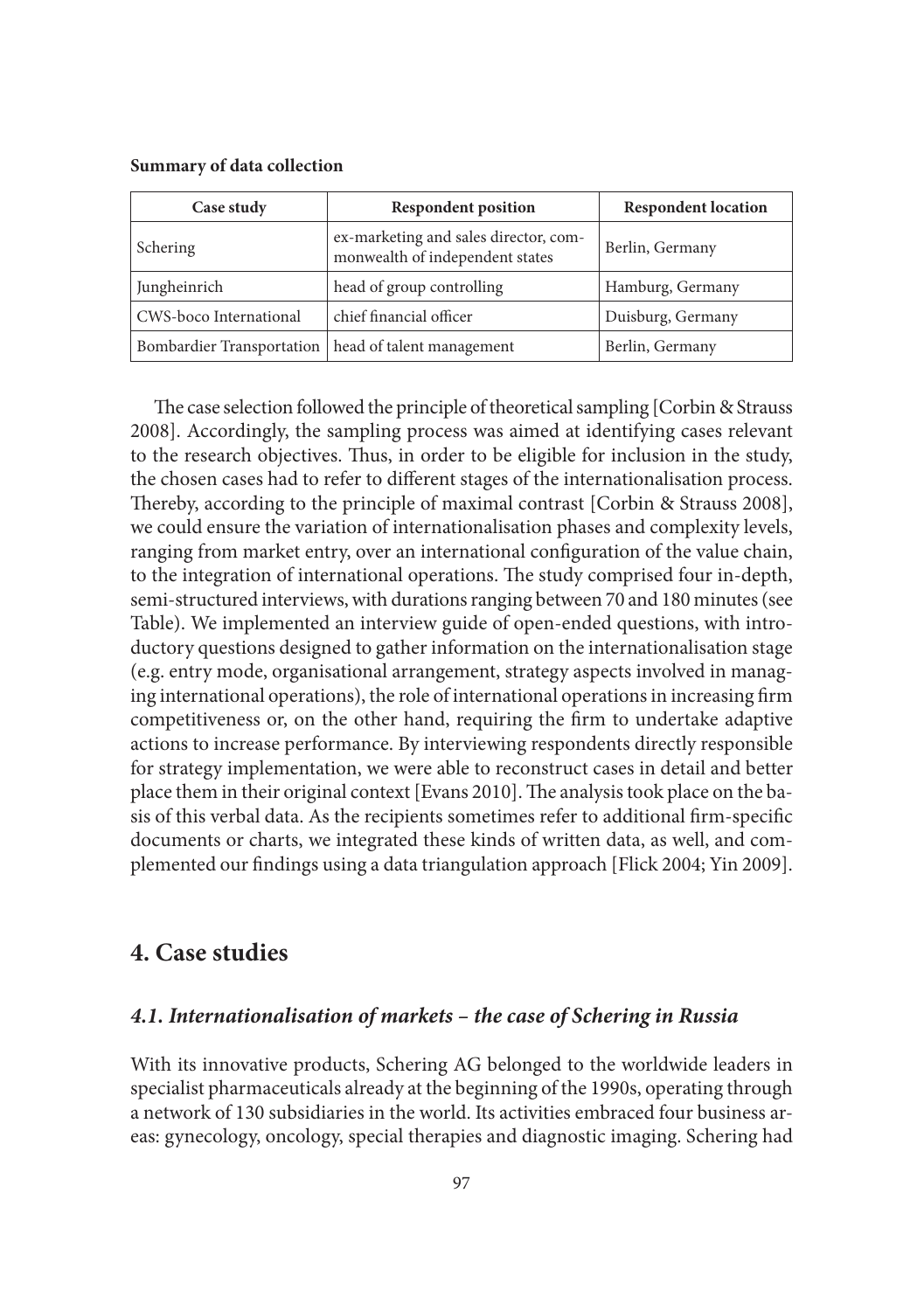revolutionised the contraceptives market with the introduction of the "pill" back in 1961, which gained a global market share of 50% already in 1971. The acquisition of Schering by Bayer AG in 2006 was primarily motivated by the integration of the pharmaceutical businesses of the two firms and the realisation of synergies in terms of product offering. Bayer HealthCare Pharmaceuticals (formerly Bayer Schering Pharma), headquartered in Berlin, now belongs to the ten top pharmaceutical specialists in the world. The company generated revenues of almost  $\epsilon$  10 billion in 2011, whereby Schering brands accounted for 2/3 of the sold drugs.

Despite a growing demand for medicines related to the increased life expectancy and a simultaneous surge of chronic diseases, allowing for a stable growth even in times of global recession, the dramatic rise of research & development costs in the industry leads to a pressure on cost reduction. Moreover, a successful development and a possibly wide market introduction of blockbuster<sup>2</sup> drugs can be regarded as a condition for survival. In this context, a rapid expansion into foreign markets occupied a particular position in the growth strategy of Schering.

A natural course of expansion at the beginning of the 1990s was Central and Eastern Europe (CEE), whose political transformation opened significant markets for Western firms. The Russian market alone, with its population of ca. 140 million and positive GDP growth forecasts, showed an enormous potential despite its still limited income per capita. From the perspective of Schering, the primary issue related to the uncertainty of entering an unknown market, on which no reliable market reports existed, as it was usual in the case of developed markets. This lack of knowledge significantly hindered identification of the market structure, particularly in terms of the state-owned distribution channels and credibility of local business partners. Moreover, drug manufacturers were subject to bureaucratised and highly arbitrary registration procedures, necessary to introduce drugs to the Russian market, which immensely prolonged the time-to-market. However, these delays differed between firms, depending on their informal relationships with authorities and hence the ability to influence the formal procedures. On the demand side, the high inflation rate afflicted the purchasing power of Russian patients, while the drug reimbursement by the state was limited due to budgetary constraints and subjected to highly arbitrary procedures. The low political stability and legal security posed a direct threat to the operations of foreign entrants, as the bureaucratic rules for business activity and the complex fiscal laws deteriorated the business planning process due to their constant and unforeseeable changes. While the patent law was in place, its violations and the diffusion of copy or fake products were commonplace, eroding the profits of original drug manufacturers.

In spite of these risk factors, Schering seized the opportunity to enter the Russian market immediately after the political change in CEE and opened the first repre-

 $2$  A drug which generates annual sales of at least \$1 billion.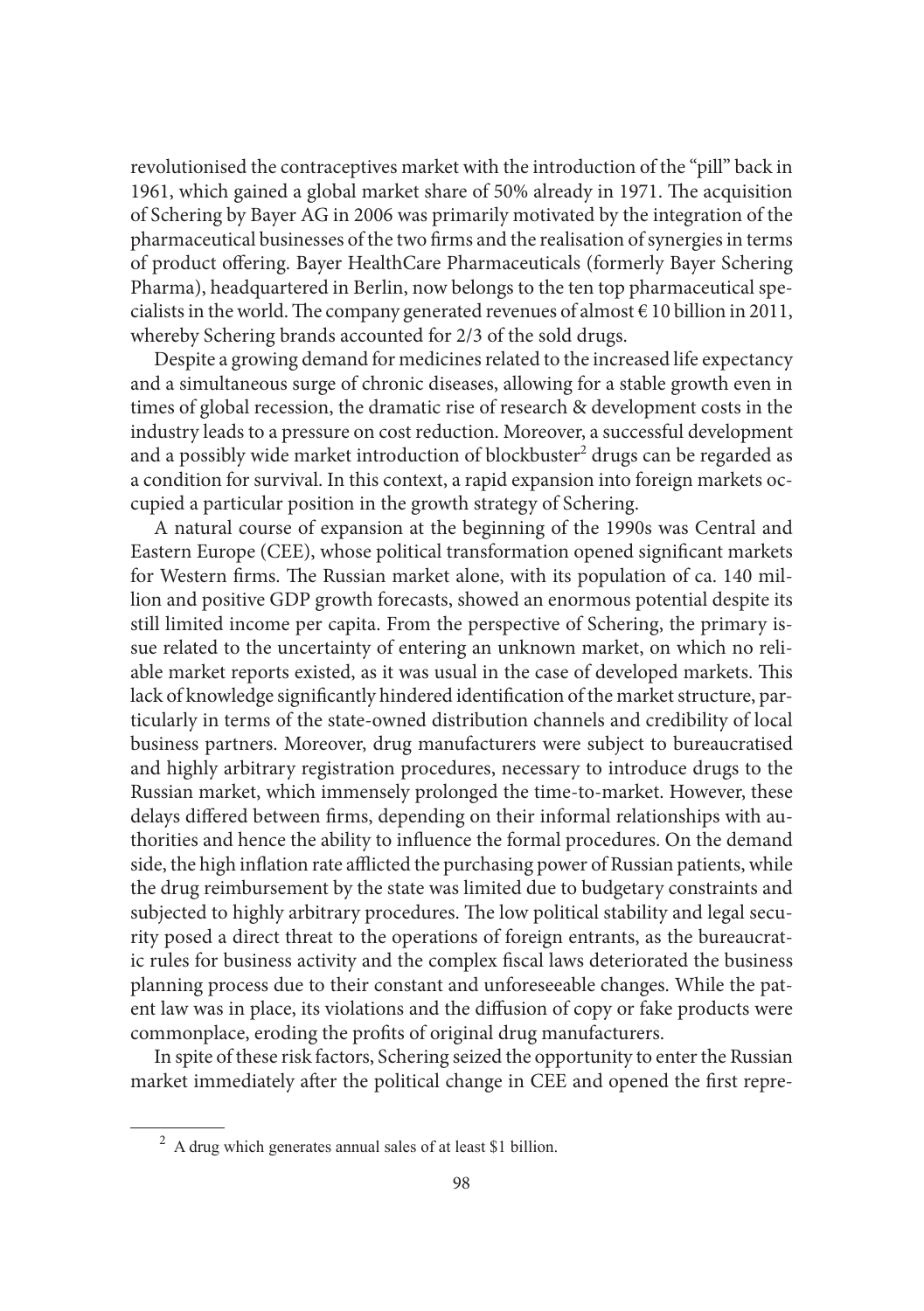sentative office in Moscow in 1992. The geo-cultural proximity, existing traditional trade contacts with the regional markets and the perspectives for economic transformation in the region facilitated this decision. Schering could also benefit from the experience of entering other CEE countries in 1991, as well as prior expansion to China. The entry mode choice had a concrete rationale, resulting from the evaluation of the outlined risks and market potential and – in this sense – constituted a strategic compromise between minimising the risk exposure and enabling a rapid market penetration. For this "first landing" stage, the management decided to support the exports from Germany with several branches of the Moscow representative office, thus establishing a minimal footprint in financial and administrative terms. The office employed local medical consultants responsible for the development of contacts with practitioners, medical institutions and pharmacies. While it did not possess legal autonomy and could not engage in trade and marketing activities itself, it nevertheless fulfilled several relevant objectives. Firstly, the demand for products in certain market niches, such as contraceptives or menopause treatment, was constrained due to cultural barriers and ignorance and hence required an active development in intensive cooperation with individual doctors and health authorities. Secondly, a critical success factor for the strategy implementation was the reliance on formal and informal contacts with local authorities, allowing to evade the arbitrary procedures for drug registration and reimbursement. Thirdly, the representative office enabled to develop a more complete knowledge base on the local market and the further evolution of the unstable political framework, without committing substantial resources to the Russian market (see Figure 2).



**Figure 2. Schering's market entry model in Russia** Source: Schering AG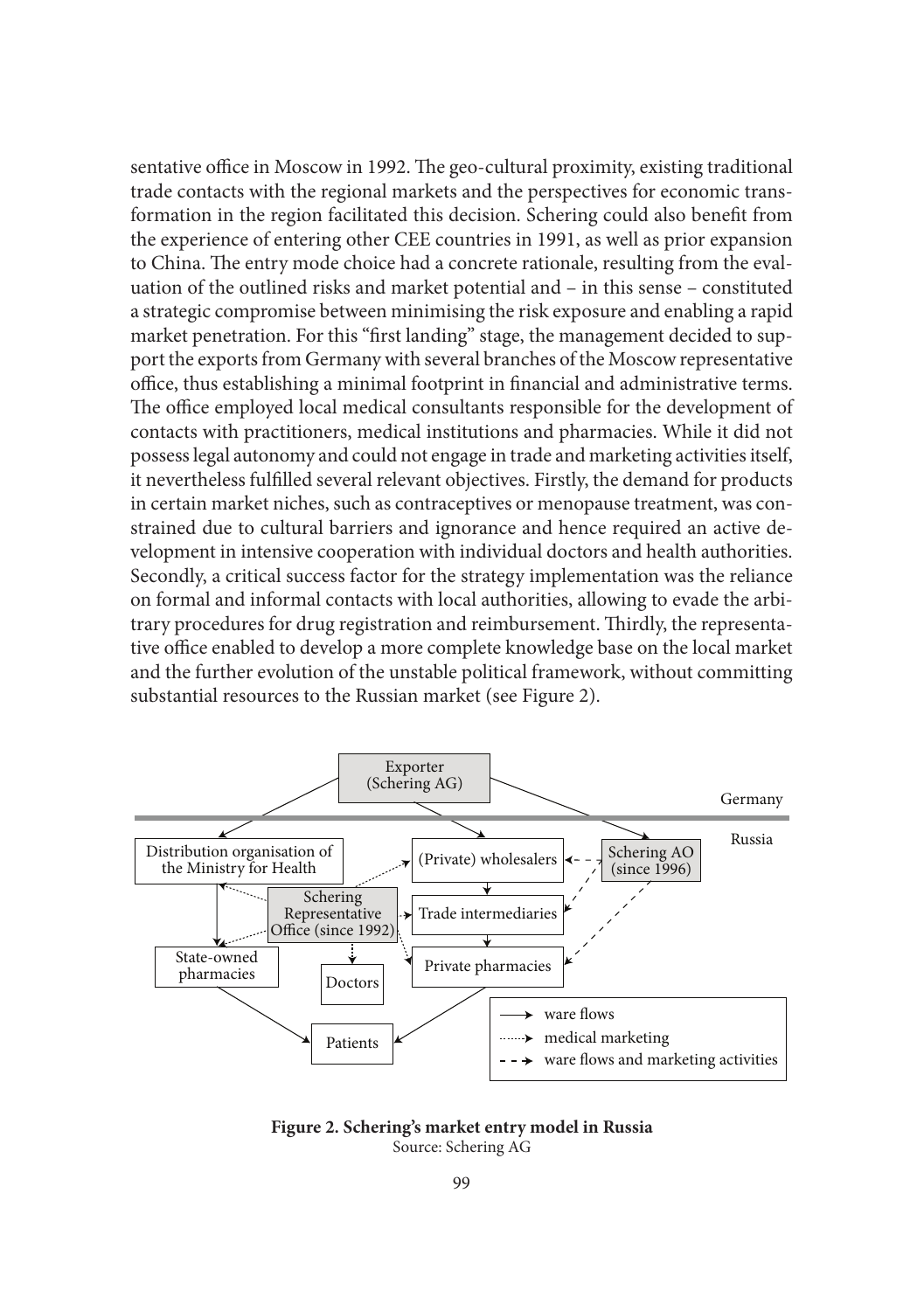Since Schering's management perceived the Russian market as important for the firm's long-term competitive position, it gradually decided to increase the investment and extend market penetration. For this purpose, a subsidiary of local law (Schering AO) was founded in 1996, reinforcing the market presence. The new operating mode enabled Schering to shape its marketing strategy in Russia independently of local intermediaries, particularly in terms of pricing. For the contraceptives segment, the local marketing department introduced a "three-pill" competitive strategy, differentiating between low-priced pills for public tenders, middle-priced pills for wholesalers and the most innovative premium-priced pills for private pharmacies. Product differentiation and Schering's strong brand image provided an additional protection against me-too- and copy-products. Moreover, the product offering allowed Schering to capitalise on the significant demand for innovative drugs, which were lacking in an emerging economy.

Last but not least, the development of own distribution network had an operational advantage of internalising the logistic chain and making it independent of local distribution agents. On the other hand, the creation of Schering AO exposed the firm to local regulations to a larger extent than before. However, the risk of unexpected and unfavourable legal changes was deliberately accepted in the light of the longterm orientation towards increasing market sales in Central and Eastern Europe.

## *4.2. Internationalisation of value chain modules – the case of Jungheinrich*

Jungheinrich is one of the world's three leading companies in the material handling equipment, warehousing and material flow engineering sectors, as well as the European leader in warehousing technology. Established in Hamburg, the company offers a broad range of products and services for the intralogistics. The business model of Jungheinrich is based on direct sales of products and services via whollyowned subsidiaries in international markets. A primary reason for this internalisation extent is the critical role of customer service for business growth. Therefore, a focal question prior to each market entry pertains to the existence of a sufficient sales volume of new products and, consequently, a potential for service activities. This relevance of market potential for both new products and service activities remains in a close relationship with the firm's competitive strategy. The market for indoor electro-technical trucks is of top priority to Jungheinrich, although its level of development varies across countries, especially emerging markets. In the segment of outdoor combustion engine trucks, which grows dynamically in emerging markets, premium, middle and low-cost product segments can be distinguished. Jungheinrich basically follows a differentiation strategy and therefore puts emphasis on the premium segment. Thus, markets with a dominance of the low-cost segment are to a large extent inaccessible for the company.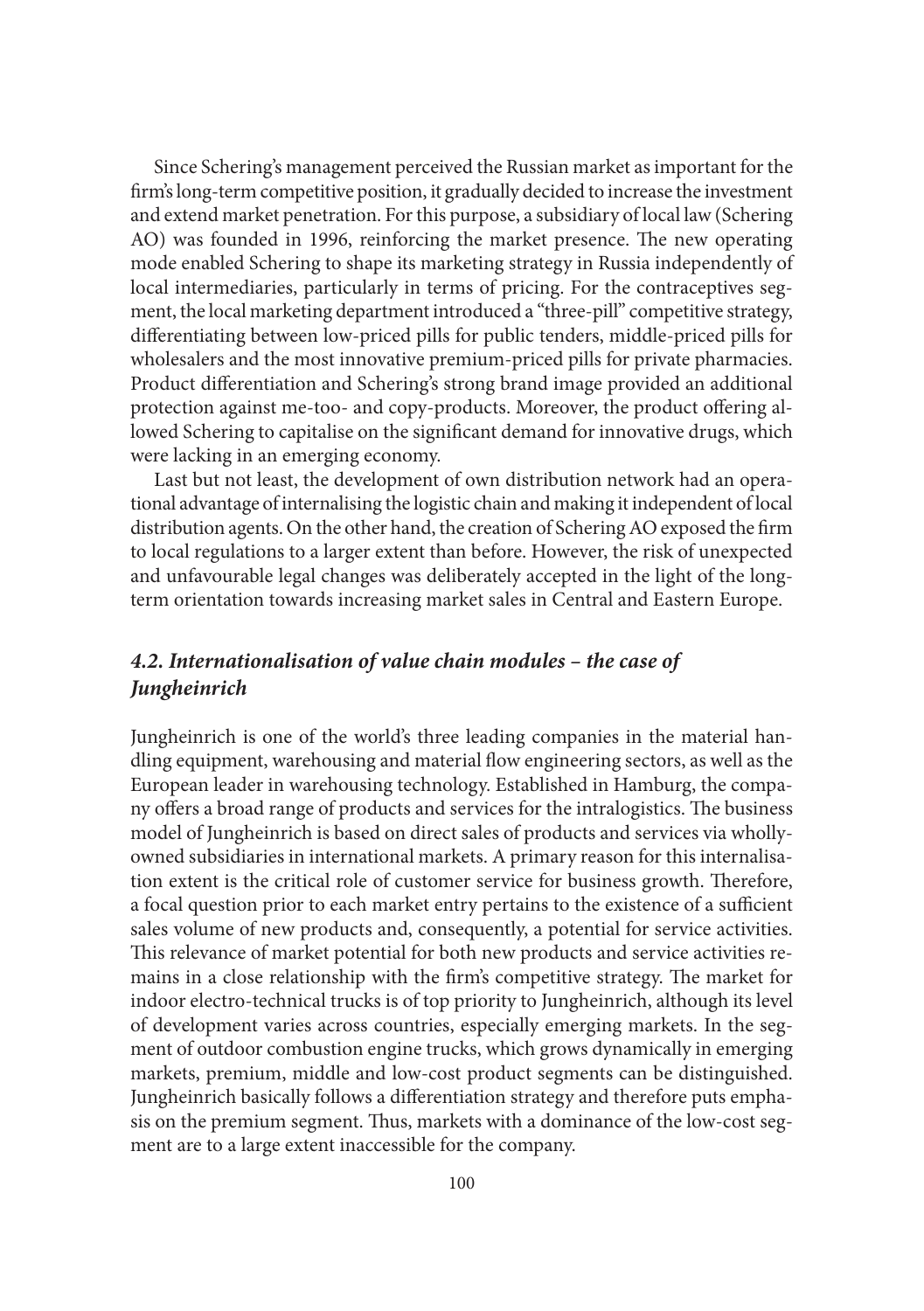When planning the expansion on the Chinese market, Jungheinrich's management followed several objectives. Firstly, China was regarded as pivotal in terms of the potential sales volume for staplers, which required establishing a local distribution structure. The market entry model of Jungheinrich relied on the generation of a sufficient volume of new product sales through export to local trade intermediaries, in order to implement its own, highly profitable customer service activities via wholly-owned subsidiaries. The company had indirectly entered China already in 1997 over a local trade intermediary responsible for the distribution of the Jungheinrich offering. After reaching a sufficient volume of sold warehouse products, it was decided to engage in service activities by establishing own direct sales structures in 2003. The delayed extension of the Chinese commitment was due to a recent shift in the competitive strategy, which aimed at reducing the number of brands in the portfolio, the consolidation of distribution networks and the rationalisation of international manufacturing networks. Moreover, the company had just accomplished a resource-intensive expansion campaign in Eastern Europe, which had been initiated after the fall of the "iron curtain". After the acceptance of the business plan, a foundation team launched the sales operations headquartered in Shanghai, implementing corporate business processes and hiring local workforce. In regions with a sufficient service potential for the already sold new devices, branches responsible for the customer service were established. Due to the significant area of the country, provinces with low registered sales were served by an external network of trade intermediaries. This twofold distribution model allowed for the most complete exploitation of the existing market potential with a view to a gradual extension of the direct sales channels.

Apart from the market-seeking motives, which justified the extension of distribution activities in China, a strategic objective of the top management was also to benefit from the comparative advantages of China by relocating production activities to the local market, in line with the resource-seeking logic. Jungheinrich's new single-brand competitive strategy was supported by a worldwide consolidation of manufacturing sites. Given the substantial labour cost advantages of China in terms of simple warehouse technology products, such as hand pallet trucks, the company decided to close down the existing factory in France and to search for an appropriate production partner in China. This choice followed according to such evaluation criteria as pricing, market reputation and product quality. The Chinese firm identified in this way possessed a large manufacturing site, a relatively long experience and good market access, which prompted Jungheinrich to establish a manufacturing joint venture. The new entity assumed a worldwide responsibility for the production of hand pallet trucks, whereby Jungheinrich provided the know-how in terms of development.

Apart from producing hand pallet trucks in China, Jungheinrich also opened an assembly site for more complex warehouse technology products in Qingpu in 2006.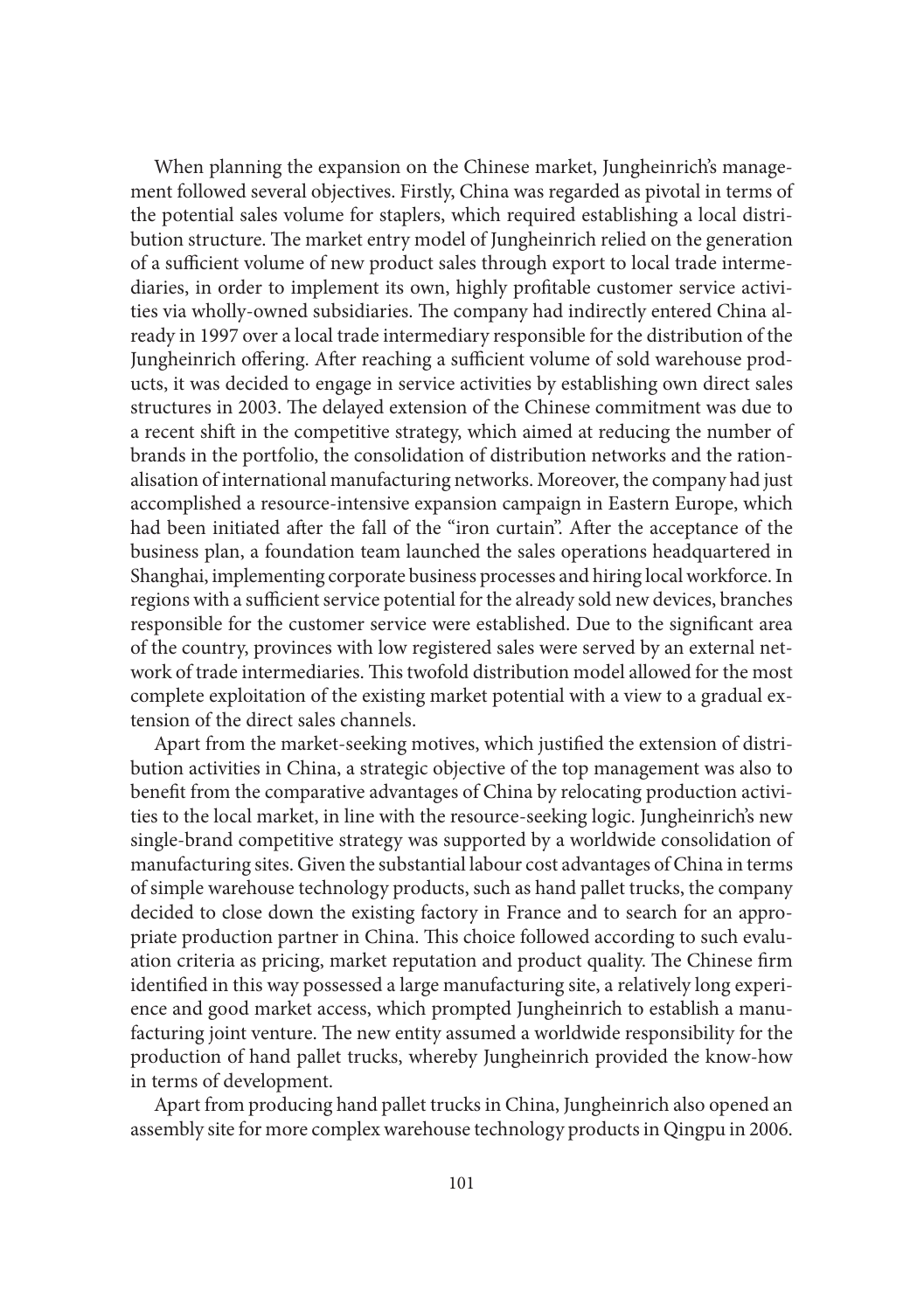For this purpose, the Jungheinrich Lift Truck Manufacturing (Shanghai) Co. Ltd. was established. The primary motives for this decision related to shortening and controlling delivery times and to evading high import tariffs. On the other hand, the production cost advantages in case of more advanced warehouse technology products are limited. This explained the low vertical range of manufacturing in China, limited to mere assembling. In order to increase the depth of value-added activities in China, Jungheinrich would have to invest in pre-fabrication know-how, while its actual core competence was based on the development of control units, lifting frames and on the assembly process itself. In consequence, the manufacturing site still remains dependent on European supplies of relevant components, in order to differentiate the company against competitors through unique technological knowledge. Nevertheless, Jungheinrich planned to increase the extent of localisation through two measures. Firstly, the local development competence was to be gradually enhanced, in order to better adapt the outdated, second-class products from Europe to the local market needs, the Chinese subsidiary becoming a regional competence centre. Secondly, the development of a local purchasing network aimed



Figure 3. Jungheinrich's international value chain configuration Source: Jungheinrich AG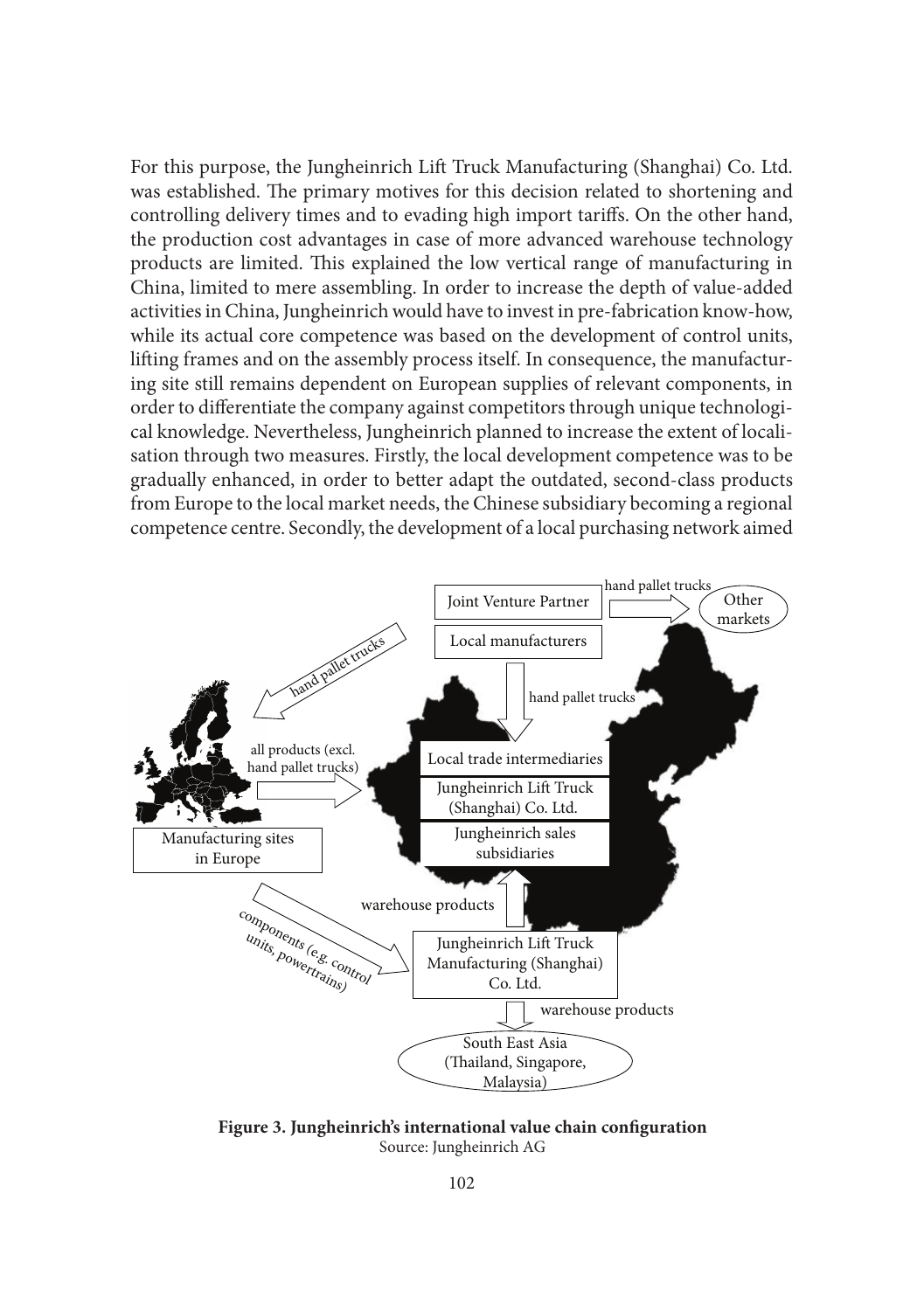at generating sourcing advantages for the entire corporate network. The Qingpu site is currently serving the markets of South East Asia and, in Jungheinrichs's plans, could supply further non-Asian markets showing similar demand characteristics. After the global economic downturn, the manufacturing activity in China was to be further developed, in order to supply regional markets. Moreover, the increasing localisation of Jungheinrich's production would allow to reach the middle-priced segment, whose dynamic growth and convergence towards the premium segment is forecasted. However, for the time being, premium products are still to be imported from Europe.

## *4.3. Controlling the performance of international operations – the case of CWS-boco International*

CWS-boco International, based in Germany, is one of the business areas of the Haniel group. It offers a broad portfolio of fragrances and hygiene systems for the washroom, as well as dust control mats, via its network of 18 subsidiaries in Europe and China. Apart from the geographical differentiation of the company, the operations of CWS-boco International are organised into the washroom care, textile care and floor care business units. This international complexity results in the need for a strict cross-border performance control in order to achieve the set objectives at the group level. Given that the country subsidiaries face different pressures in their own local markets and are thus faced with specific success factors, a holistic approach to performance evaluation is indispensable. Moreover, the internationalisation process was to a large extent driven by acquisitions of local firms, which had implemented heterogeneous enterprise resource planning (ERP) systems and hence applied divergent data formats. Consequently, business-relevant information, such as customer contracts, were stored in different operative information systems in different countries, posing a consolidation challenge on the level of international performance evaluation.

Therefore, to devise a unified integrative basis for performance evaluation and control, the Haniel Group introduced a holistic system, allowing to monitor the critical success factors of each business unit and compare their individual performance against benchmarks in pre-defined performance aspects. In order to implement the international performance management concept, the management board of CWS-boco International had to implement new strategic management information systems. A multidimensional analysis for company-wide data stemming from various countries was made possible thanks to the use of SAP Strategic Enterprise Management (SAP-SEM) and SAP Business Warehouse (BW). Data collected in these systems can be manipulated to produce standardised, user-defined reports according to the online analytical processing (OLAP) approach. While the local subsidiary management can generate reports and the related indicators directly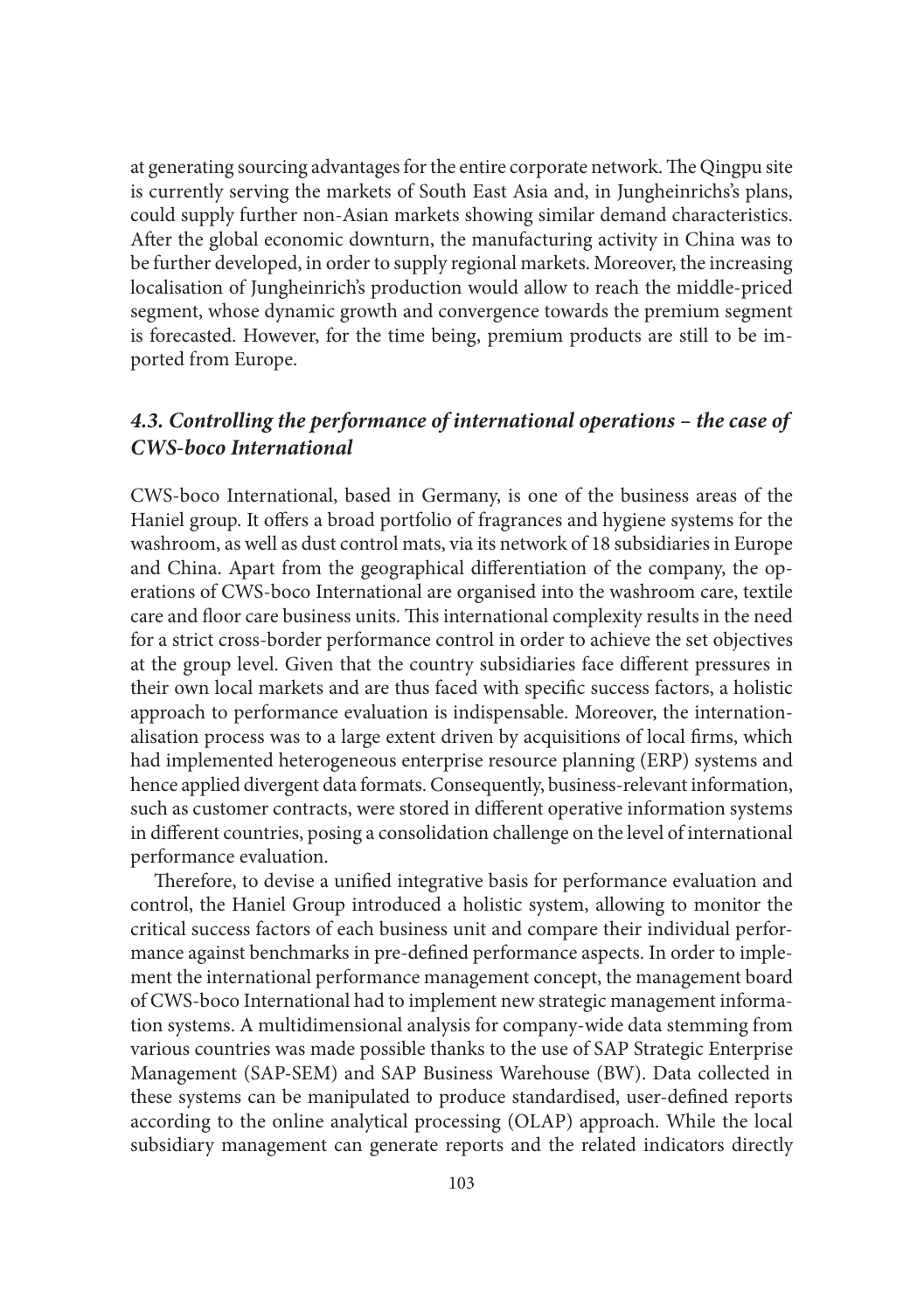from the data warehouse (SAP-BW), the consolidation of data for the top management of CWS-boco International occurs in the SAP-SEM system. Data contained in these major information systems allow to create four main categories of reports, presented in Figure 4.



**Figure 4. Strategic and operational management information systems** Source: CWS-boco International

Firstly, the management information systems support the monthly operational reporting, which includes the current reporting and annual forecasting. Thereby, two different consolidation levels can be distinguished. On the one hand, the local subsidiary management can access the upstream systems to obtain detailed information on the sales evolution, particularly revenues, volume and price development, as well as cost variables from such operational areas as the distribution network, washroom, service and logistics units. On the other hand, the management of CWS-boco International obtains aggregated indicators on the sales evolution, profit and loss account and balance sheet information. These parametres are presented monthly in the form of "performance telegram", which is of vital importance for corporate performance management. The "performance telegram" allows to filter performance data by business units in two formats: a profi t and loss account for a particular country subsidiary with a classical cost hierarchy (personnel expenditure, material costs and other operating expenditure), or a profit and loss account subdivided into functional areas of every country subsidiary. Moreover, the man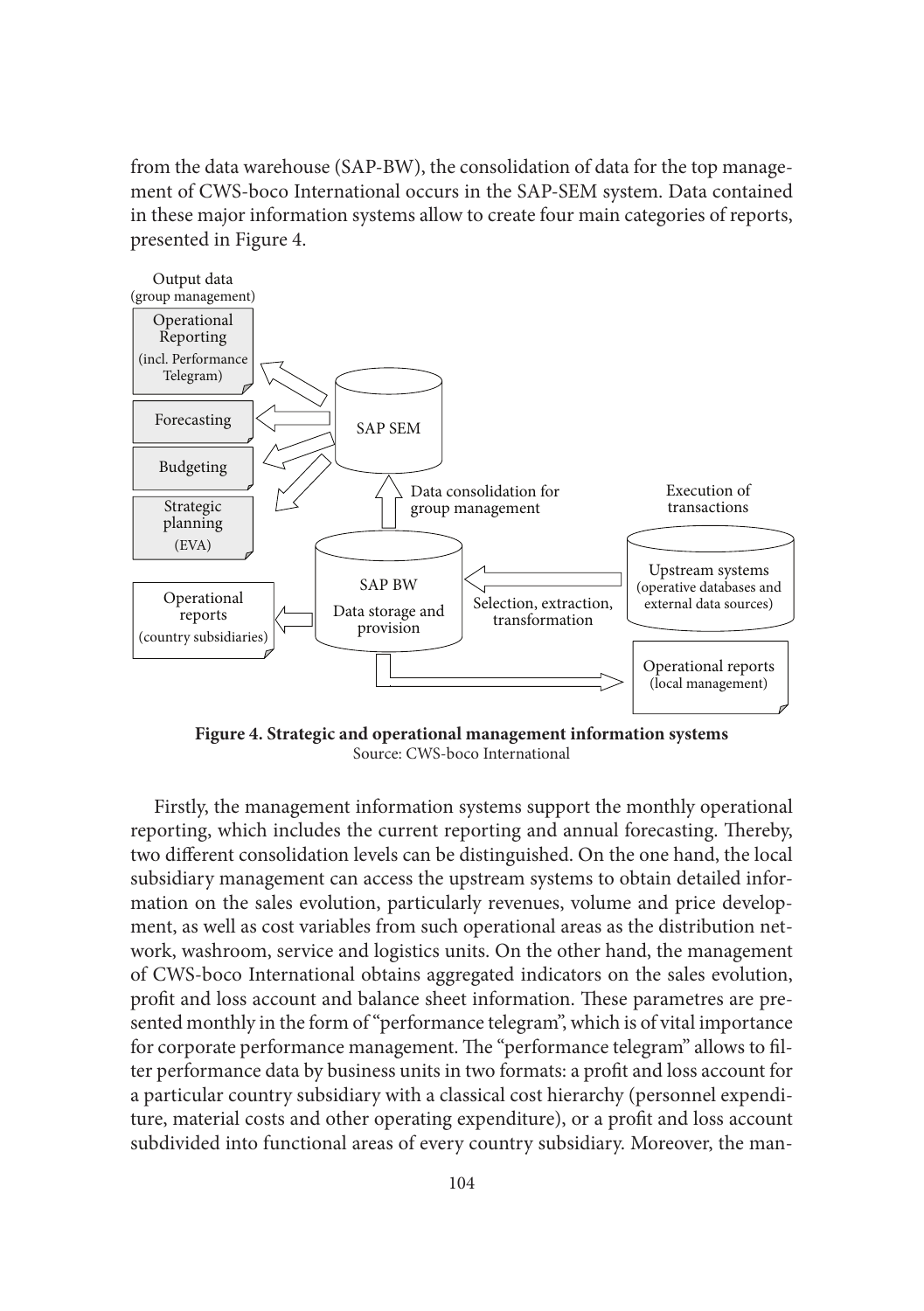agement can view operative key performance indicators (KPI) in all product areas for comparisons. The "performance telegram" poses therefore a basis for dialogue between the top management team and local subsidiary management in order to analyse the current performance evolution and deviations from the set objectives.

Another core component of the performance management is composed of forecasting and budgeting. The annual budgets, based on local budgeting accepted by the group management, are entered into SAP-SEM. Subsequently, annual forecasts are devised and submitted for consultation in quarterly meetings of the top management with local subsidiary managers. The last, long-term performance component of the integrated system is strategic planning based on the concept of economic value added (EVA, see Figure 5).



**Figure 5. Performance components according to the EVA concept**

The performance management based on the EVA concept enables to create a direct link between the overarching objective of enhancing corporate value and increasing performance of all local subsidiaries of CWS-boco International. At the level of CWS-boco International, a 5-year EVA "corridor" is defined, with specification of annual EVA values and a cumulated total EVA value. The EVA values are based on the anticipated balance sheet, profi t and loss account and investment data from all subsidiaries and – once announced – constitute a reference point for the opera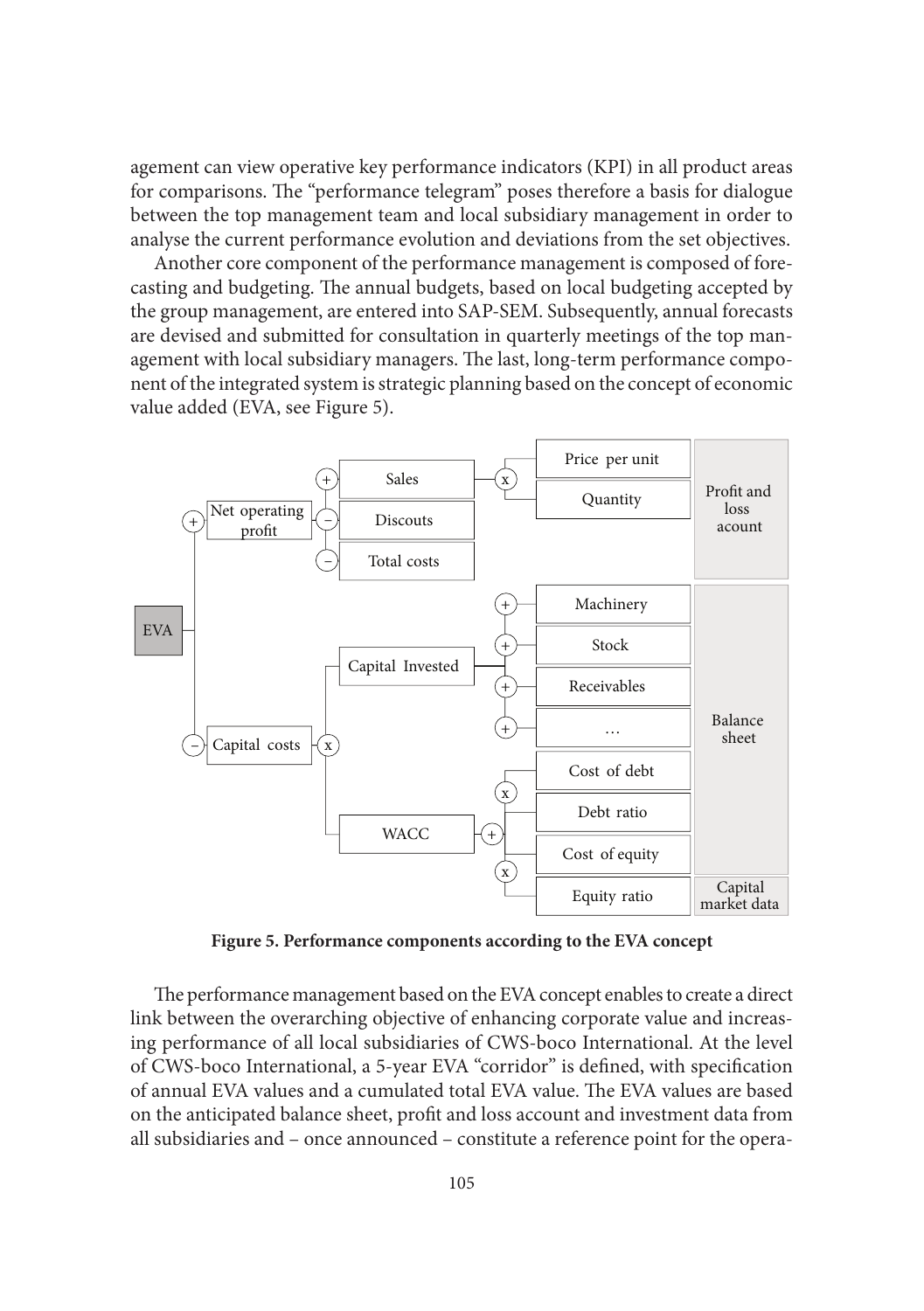tional planning. The achievement of the strategic performance targets expressed by the EVA corridor is verified during annual management meetings. In order to contribute to the corporate value, local subsidiaries not only need to monitor specific performance-driving variables, but also orient all business processes towards value creation, which necessitates the integration of non-financial, qualitative value drivers. Thus, the EVA-concept poses a starting point for concrete improvement measures in all subsidiaries of the international group.

### *4.4. Unifying performance across borders – the case of Bombardier Transportation*

Bombardier is a diversified corporation operating in the manufacturing of transportation equipment, including business and commercial aircraft, rail transportation equipment and systems, as well as related services. The aerospace unit of the company is engaged in the design and manufacturing of aviation products, such as regional jets, turboprops, business jets and amphibious aircrafts. The rail transportation segment is a leading provider of the rail equipment including rolling stock, bogies and propulsion and controls. The company operates in more than 60 countries in five continents, adding the geographical dimension to the industrial complexity of the company. Therefore, differences exist in terms of resource equipment, competences and operational efficiency between the subsidiaries in different countries.

One of the company's business areas, Bombardier Transportation, headquartered in Berlin and embracing further seven manufacturing sites in Germany alone, is a worldwide market leader in rail transport industry and the related services. The largest division within Bombardier Transportation is the Passengers Division with about 12 000 employees in 20 locations worldwide. In 2006, the top management of the Division discussed the critical determinants of the global competitiveness of the company. It was stated that both the cost level and delivery times had risen, while the products did not fulfill the assumed quality in certain cases. From the perspective of intra-group competitiveness and an optimal resource allocation between divisions, a high performance variation among the same product divisions in different locations could be identified. Accordingly, a comprehensive competitiveness evaluation of organisational units was identified as a prerequisite for increasing the overall firm performance, especially in the light of an increasing pressure from Asian competitors to reduce manufacturing costs and delivery times. In this situation, differentiation by quality seemed even more important to the management. Therefore, in order to align business processes with the highest industry standards on the one hand, and to create a common basis for the exchange of best practices among the geographically dispersed units, an integrative concept of Bombardier Operations System (BOS) was introduced. It embraces five fundamental principles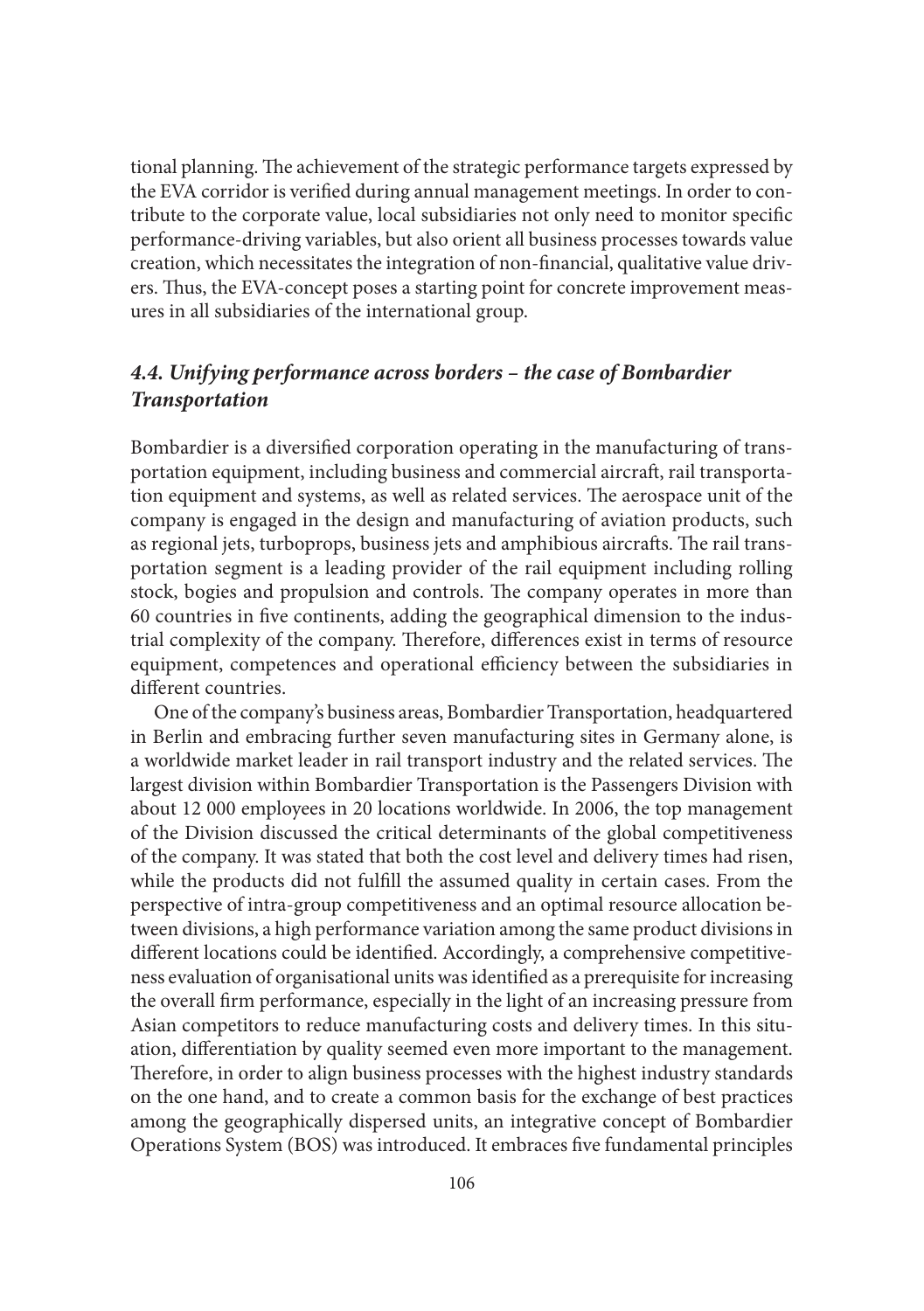of integrated quality, short delivery times, employee involvement, standardisation and continuous improvement. The formulation of common rules aimed at creating a cross-border, performance-oriented corporate culture, serving as a guideline for doing business regardless of industry and host country. The integrative character of the programme implies changes not only in relation to business processes, but also to international human resources management, communication procedures and the entire value chain management.

In order to implement the fundamental principles at the operational level, they were subdivided in further evaluation dimensions, as well as specific guidelines for processes and procedures facilitating the implementation. For instance, the principle of employee involvement was subdivided into the existence measures aiming at a higher workplace security, the extent of communication of strategic information or the integration of the teamwork component in employee incentive schemes. For each of the criteria, internal BOS-auditors visiting a given subsidiary evaluate performance along four grades, ranging from baseline to excellence. In 2007, the first BOS-audits were carried out in different divisions of Bombardier Transportation in 12 countries, in order to identify the existence or planned introduction of business process, procedures and practices related to the fundamental principles. This led to an obligation for subsidiary managers to adopt the first emerging best practices already in 2008.

The improvement in each detailed dimension of the fundamental principles means a step in the change process of the company, for which each subsidiary manager is personally responsible. In a dialogue with the division management, subsidiary managers determine priorities in terms of subsidiary weaknesses and the necessary improvement measures. The periodical BOS-assessments not only allow to measure performance and evaluate progress, but also to compare the unit against best-inclass Bombardier subsidiaries in other countries. Thereby, gradual improvements in single criteria may be sufficient or, on the other hand, fundamental changes may be necessary. The extent of change is co-determined by the historical background of a subsidiary, its strategic priorities and the available resources, therefore it can vary between small adaptations and breakthrough changes in a given year.

In order to facilitate the international change management process, the Change Leadership project was launched in 2010 within the Passengers Division. In the first pilot phase, the general managers and human resources managers of five selected subsidiaries were involved in trainings, consulting and coaching in the field of change management. These comprised both internal workshops on change management and leadership issues, led by an internal coaching team, as well as consulting by external experts in the so called "change dialogue". The focus on the human resources aspects of the improvement process reflects the critical relevance of the human factor in change management and therefore helps to minimise resistance against changes, which occurs in all organisations, particularly those of high or-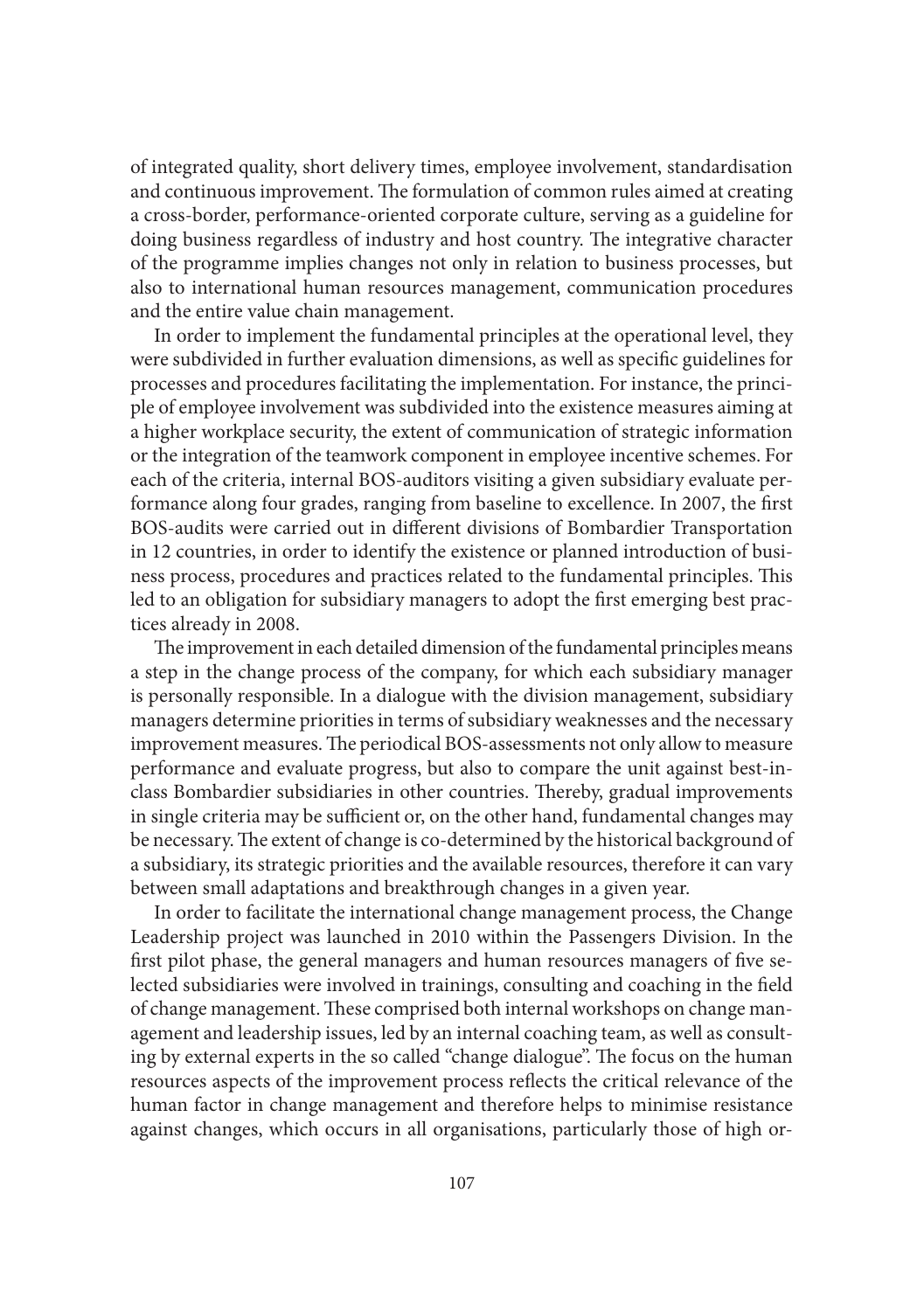

**Figure 6. Change Leadership in support of the BOS-implementation** Source: Bombardier Transportation

ganisational complexity. Figure 6 synthetically presents the organisational design of the Bombardier Operations System, alongside the role of the Change Leadership project in its company-wide implementation.

## **Contribution and conclusion**

The conducted case analysis aimed at exploring and illustrating the ways in which different dimensions of the internationalisation strategy allow to increase firm competitiveness. The case studies put emphasis on the complex entity of internationality and its variation. As mentioned below and discussed in extant literature, this complexity is not always covered in current international management research – instead, research is frequently focused on several "hot topics", including entry modes, alliances and networks or subsidiary-HQ-relations [Werner 2002, p. 282]. As a result, some important "blind spots" remain under-researched. A prominent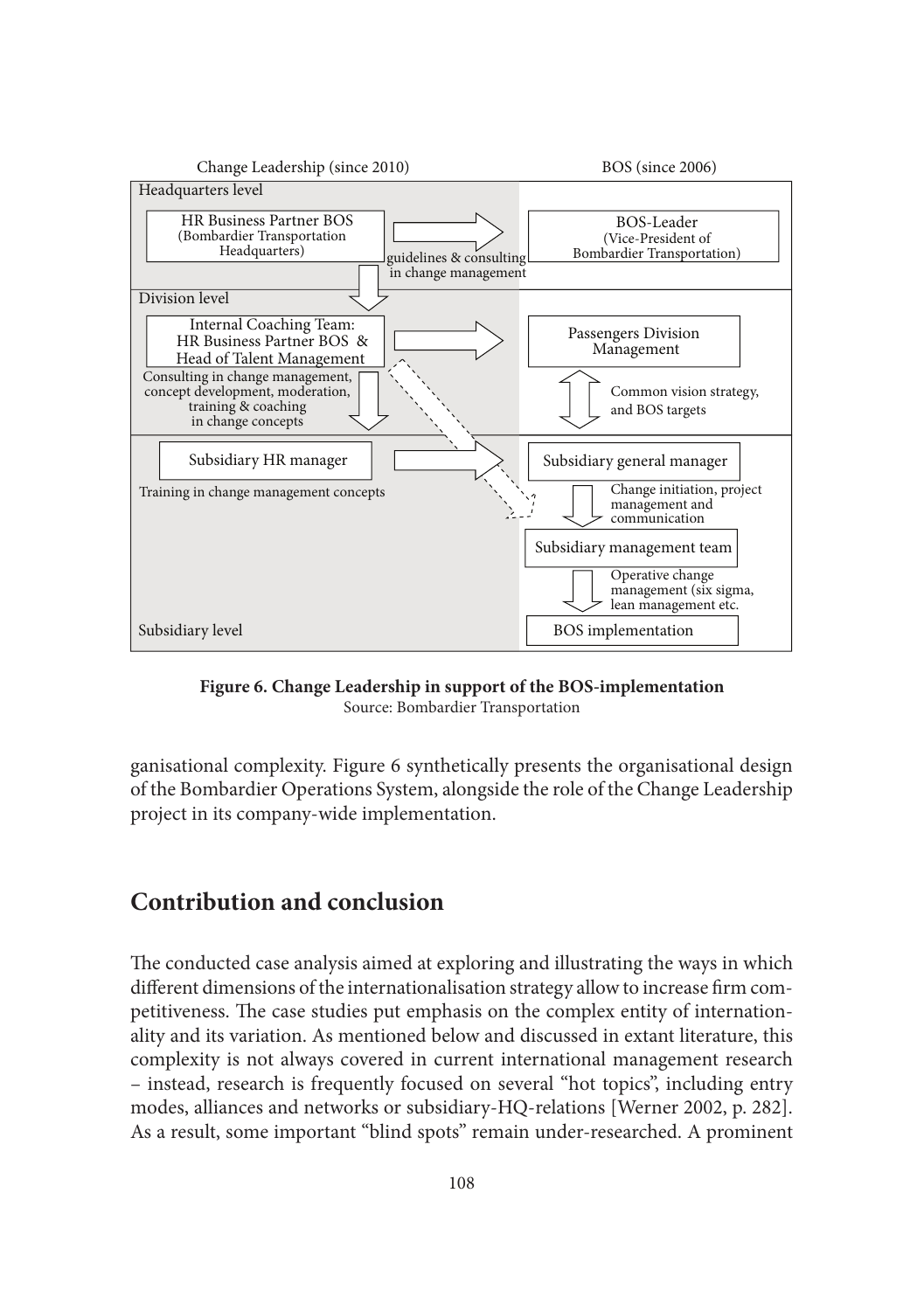example is the issue of the development and adaptation of management systems to the international activities of the firm, which is strongly underexposed [Wrona 2009]. This paper contributes especially to the ongoing debate on the complex interplay between international market entry strategies and the adaptation or change of management systems. By seeking complementarities [Ridder, Hoon & McCandless Baluch 2012], we analysed four cases that represented different aspects of the internationalisation strategy and its implementation via management systems, starting with entry mode choice in an emerging market, through a global configuration of value chain activities, to the integration of foreign operations by implementing value-based management and financial control on the one hand, and institutionalising knowledge flows, on the other. As the case study analysis illustrated, the advancement of the internationalisation process affects different competitiveness dimensions by providing new opportunities for companies. On the other hand, the organisational challenges related to managing international operations prompted the studied firms to adapt their strategy to remain internationally competitive and benefit from their cross-border presence.

The case of Schering (Section 4.1) illustrated that the entry into a market with initially non-existing market structures, yet showing a substantial growth potential, can positively affect the competitive potential of the entrant by providing knowledge on operating in emerging markets and hence creating a basis for further expansion into similar markets. However, the competitive strategy of the firm required an adaptation to the local demand structure in terms of the product portfolio and pricing strategy, which did not entirely fit the overall differentiation strategy. In the same vein, the formulation of the entry strategy required a consideration of operational risks and resulted in the adoption of a minimal financial commitment, which could be easily reversed. Nonetheless, the strategic objective of improving the longterm competitive position by gradually increasing the market share in the Russian market prompted the management to offset the substantial risks to the short-term competitive position and increase investments in the local operations, even if some of Schering's competitors withdrew from Russia.

Jungheinrich's relocation of manufacturing to China (Section 4.2) shows a more complex image of relationships between internationalisation strategy and competitiveness and also points to the fact that a firm's competitive strategy can vary between different strategic business areas. The internationalisation of the value chain in the low-cost product market was driven by market-seeking motives, allowing the firm to exploit comparative advantages of foreign locations, thus affecting its competitive potential in terms of the production efficiency, and its competitive position by a better adjustment to the demand in emerging economies. On the other hand, the effects of internationalisation for the premium segment are more complex, since the replication of strategy from the low-cost segment would have resulted in the deterioration of Jungheinrich's reputation. Conversely, rather than completely relocating the man-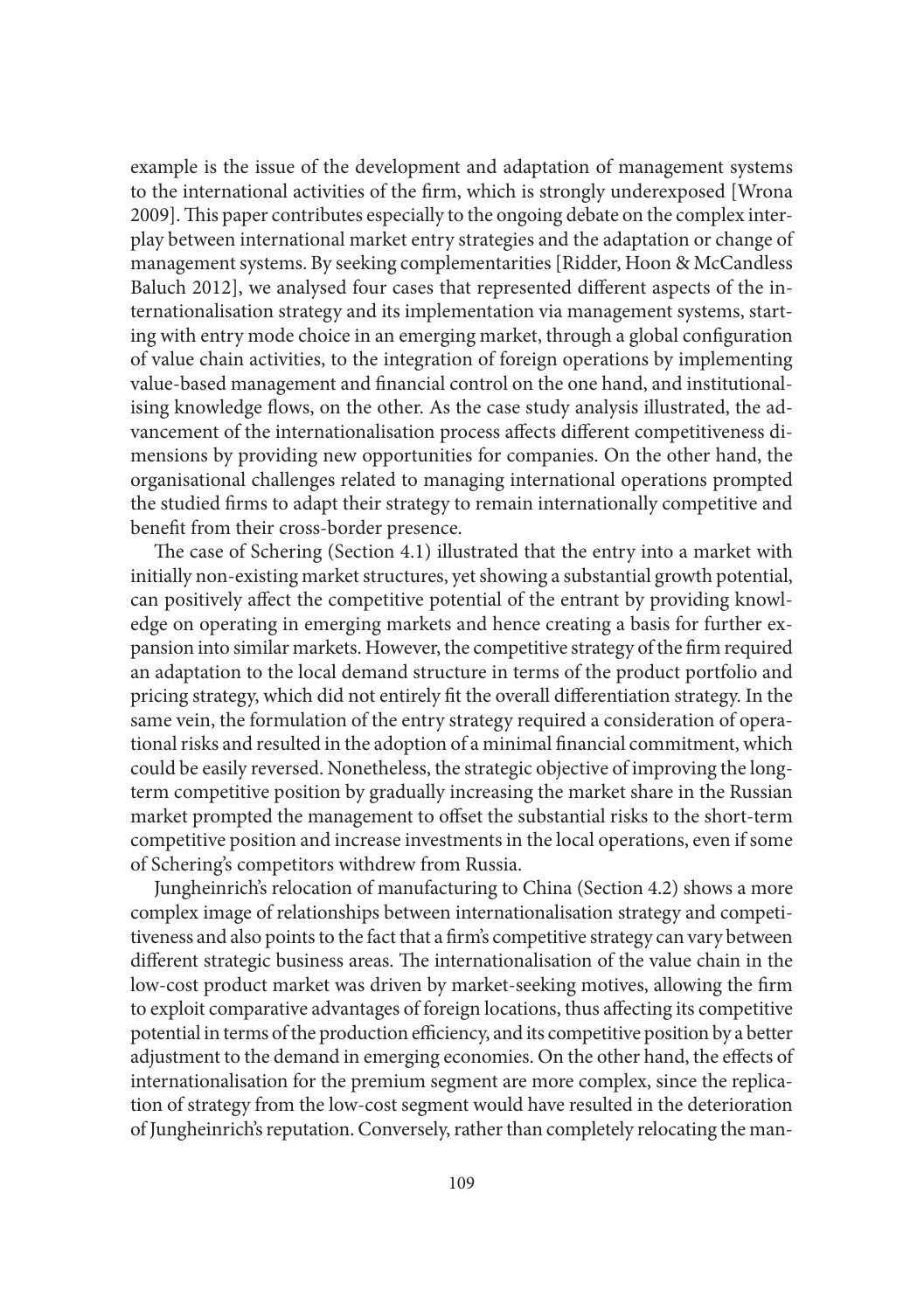ufacturing of premium products, the company used the opportunity of assembling products in China to develop new skills, outside of its traditional core competencies.

Managing a portfolio of international markets requires an integrative perspective on competitiveness, as the resources and strategies of local subsidiaries can be heterogeneous and therefore make different contributions to the parent firm. The management of CWS-boco International realised that the heterogeneity of subsidiary performance, inherited from a rapid internationalisation by acquisitions, requires a systematic and holistic control of subunit performance, facilitated by strategic information systems (Section 4.3). Moreover, as the overall firm performance strongly depends on the results generated by its foreign subunits, the introduction of value-based concepts allowed to motivate all subsidiaries to reach a common, overarching growth objective. The case of Bombardier Transportation (Section 4.4) goes a step further in this regard, showing that the implementation of corrective measures to reduce the competitiveness gaps within a multinational group needs to be institutionalised and supported by managerial efforts. The company, faced with crucial challenges to its international competitiveness, developed a complex evaluation and benchmarking system, allowing its subsidiaries in various countries to learn from each other and exchange best practices. Thereby, information transfers were facilitated to increase the common knowledge base of the company. At the same time, the case highlighted that the learning process can cause substantial changes, which need to be reinforced by the development of new skills in the area of human resource management.

Therefore, our paper extends the discussion on internationalisation behaviour of companies, which may be regarded as strongly focused on foreign market entry. Case-based evidence was provided on the complex interplay between strategy and management systems. It also illustrated that adaptations in further strategic and organisational dimensions accompany the increased advancement of international operations. While our qualitative approach may be criticised for its conceptual breadth, it draws attention to several important aspects of the relationship between internationalisation and firm competitiveness. A major implication for other studies is that the substance of the internationalisation strategy, in particular its scope and complexity, requires consideration in order to better unveil its competitive implications. Moreover, the connection between competitive strategy in different business areas (or business units) and the corresponding internationalisation strategy deserves more attention in future research. Finally, further studies should differentiate more clearly between the sources of firm competitiveness resulting from the mere fact of internationalising business operations, and the competitiveness outcomes of the measures undertaken to manage the arising complexity, whose creation can in itself add to a company's pool of abilities.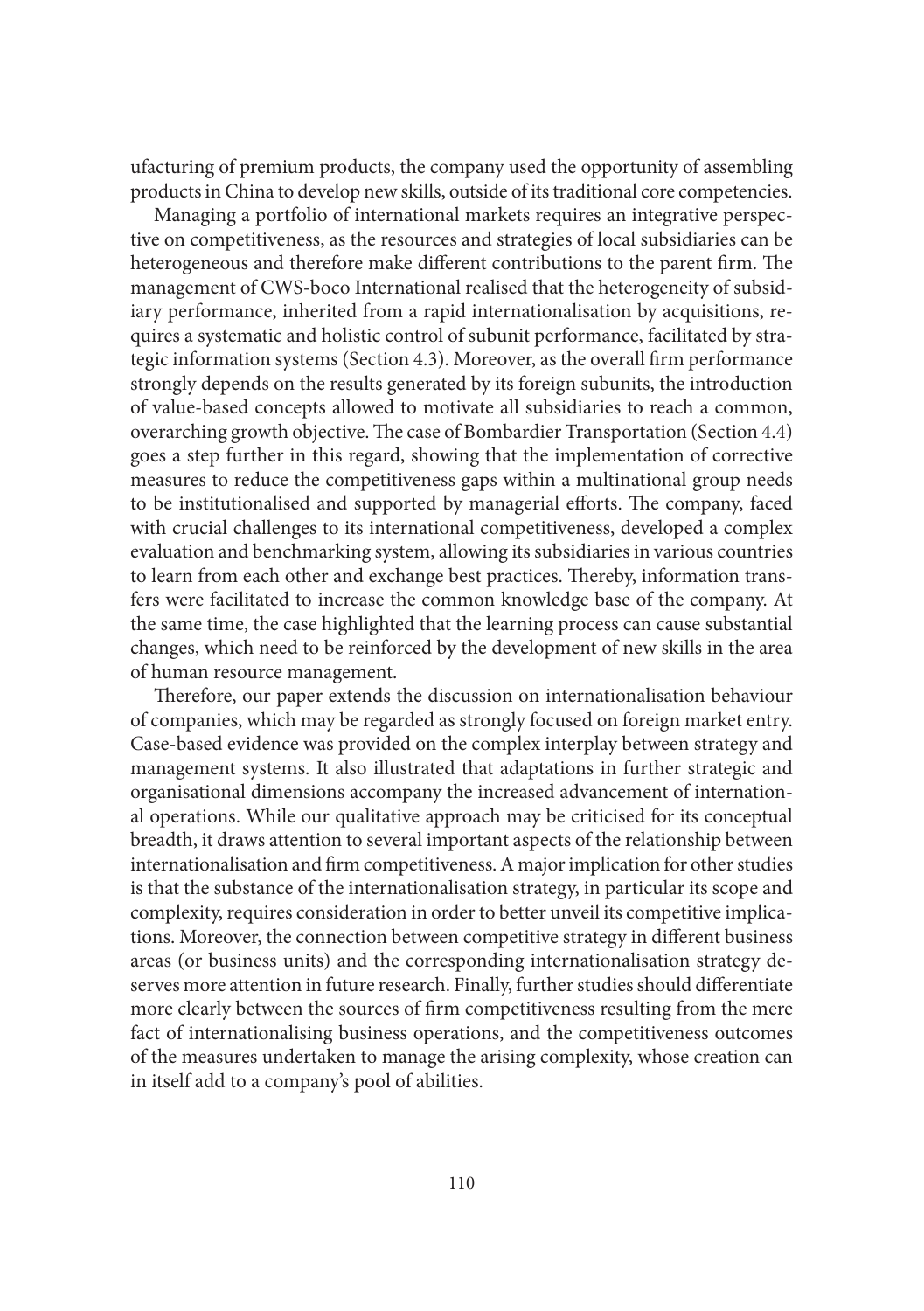#### *References*

- Acedo, F.J., Jones, M.V., 2007, *Speed of Internationalization and Entrepreneurial Cognition: Insights and a Comparison between International New Ventures, Exporter Sand Domestic Firms*, Journal of World Business, vol. 42, no. 3, pp. 236–252.
- Andersen, O., 1993, *On the Internationalization Process of Firms. A Critical Analysis,* Journal of International Business Studies, vol. 24, iss. 2, pp. 209–231.
- Andersson, S., Florén, H., 2008, *Exploring Managerial Behavior in Small International Firms*, Journal of Small Business and Enterprise Development, vol. 15 iss. 1, pp. 31–50.
- Ayal, I., Zif, J., 1979, *Market Expansion Strategies in Multinational Marketing*, Journal of Marketing, vol. 43, iss. 1, pp. 84–94.
- Bamberger, I., Delic, J., 2010, *Rückzugsstrategien. Motive, Formen, Einflussgrößen*, in: *Wirtschaft swissenschaft liches Studium*, Zeitschrift für Ausbildung und Hochschulkontakt, vol. 39, iss. 1, pp. 16–22.
- Bamberger, I., Upitz, A., 2007, *De-Internationalisierung*, Working Paper, no. 18, Fachgebiet Organisation & Planung, University of Essen, Essen.
- Bamberger, I., Wrona, T., 2012, *Strategische Unternehmensführung. Strategien, Systeme, Methoden, Prozesse*, 2. ed., Vahlen, München.
- Bartlett, C.A., 1986, *Building and Managing the Transnational*. The New Organizational *Challenge*, in: Porter, M.E. (ed.), *Competition in Global Industries*, Boston, Harvard Business School Press, pp. 367–404.
- Bartlett, C.A., Ghoshal, S., 1987, *Managing across Borders. New Organizational Responses*, Sloan Management Review, vol. 29, iss. 1, pp. 43–53.
- Bartlett, C.A., Ghoshal, S., 1989, *Managing across Borders. The Transnational Solution*, Harvard Business School Press, Boston.
- Bell, J., Crick, D., Young, S., 2004, *Small Firm Internationalization and Business Strategy: An Exploratory Study of Knowledge-Intensive' and 'Traditional' Manufacturing Firms in the UK*, International Small Business Journal, vol. 22, no. 1, pp. 23–56.
- Benito, G.R.G., Petersen, B., Welch, L.S., 2009, *Towards More Realistic Conceptualisations of Foreign Operation Modes*, Journal of International Business Studies, vol. 40, iss. 9, pp. 1455–1470.
- Benito, G.R.G., Welch, L.S., 1994, *Foreign Market Servicing: Beyond Choice of Entry Mode*, Journal of International Marketing, vol. 2, iss. 2, pp. 7–27.
- Bluhm, D.J., Harman, W., Lee, T.W., Mitchell, T.R., 2011, *Qualitative Research in Management: A Decade of Progress*, Journal of Management Studies, vol. 48, pp. 1866–1891.
- Buckley, P.J., 2002, *Is the International Business Agenda Running out of Steam?* Journal of International Business Studies, vol. 33, iss. 2, pp. 365–373.
- Cairns, P., Doherty, A.M., Alexander, N., Quinn, B., 2008, *Understanding the International Retail*, Journal of Strategic Marketing, vol. 16, no. 2, pp. 111–128.
- Calof, J.L., 1993, *The Mode Choice and Change Decision Process and its Impact on International Performace*, International Business Review, vol. 2, iss. 1, pp. 97–120.
- Calof, J.C., Beamish, P.W., 1995, *Adapting to Foreign Markets. Explaining Internationalization*, International Business Review, vol. 4, iss. 2, pp. 115–131.
- Chetty, S., 1999, *Dimensions of Internationalisation of Manufacturing Firms in the Apparel Industry*, European Journal of Marketing, vol. 33, iss. 1/2, pp. 121–142.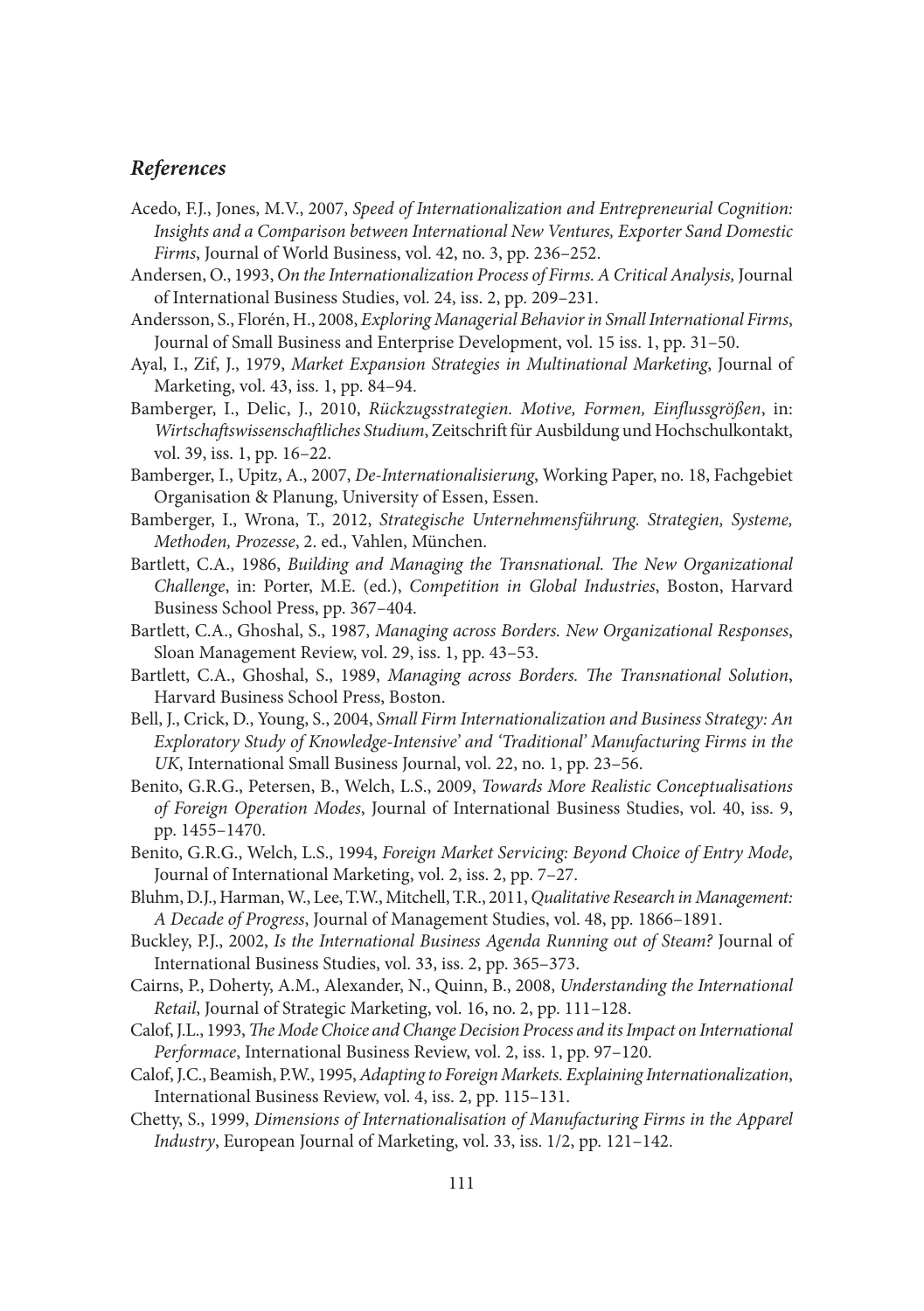- Chetty, S., Blankenburg-Holm, D., 2000, *Internationalization of Small and Medium-sized Manufacturing Firms: A Network Approach*, International Business Review, vol. 9, no. 1, pp. 77–93.
- Corbin, J., Strauss, A. L., 2008, *Basics of Qualitative Research: Techniques and Procedures for*  Developing Grounded Theory, Sage, Thousand Oaks.
- Dunning, J.H., 1996, *The Geographical Sources of the Competitiveness of Firms: Some Results of a New Survey*, Transnational Corporations, vol. 5, no. 3, pp. 1–29.
- Dunning, J.H., Lundan, S.M., 1998, *The Geographical Sources of Competitiveness of Multinational Enterprises: An Econometric Analysis*, International Business Review, vol. 7, pp. 115–133.
- Dunning, J.H., McKaig-Berliner, A., 2002, *The Geographical Sources of Competitiveness: The Professional Business Service Industry*, Transnational Corporations, vol. 11, no. 3, pp. 1–38.
- Eisenhardt, K.M., 1989, *Building Theories from Case Study Research*, The Academy of Management Review, vol. 14, no. 4, pp. 532–550.
- Evans, G., 2010, *Corporate Governance Culture An Interview-based Ethnography of Two Boards of Directors Using Grounded Th eory*, Poznań University of Economics Review, vol. 10, no, 2, pp. 15–32.
- Fletcher, R., 2001, *A Holistic Approach to Internationalisation*, International Business Review, vol. 10, iss. 1, pp. 25–49.
- Flick, U., 2004, *Triangulation in Qualitative Research*, in: Flick, U., Kardorff , E. von, Steinke, I. (eds.), *A Companion to Qualitative Research*, Sage, London et al., pp. 178–183.
- Fonfara, K., 2011, *A Typology of Company Behaviour in the Internationalisation Process (A Network Approach)*, Poznań University of Economics Review, vol. 11, no. 2, pp. 5–25.
- Forsgren, M., Johanson, J., 1992, *Managing in International Multi-centre Firms*, in: Forsgren, M. (ed.), *Managing Networks in International Business*, Philadelphia et. al, pp. 19–31.
- Ghoshal, S., 1987, *Global Strategy: an Organizing Framework*, Strategic Management Journal, vol. 8, pp. 425–440.
- Glaum, M., Oesterle, M.-J., 2007, *40 Years of Research on Internationalization and Firm Performance: More Questions than Answers?*, Management International Review, vol. 47, no. 3, pp. 307–317.
- Gorynia, M. (ed.), 2002, *Luka konkurencyjna na poziomie przedsiębiorstwa a przystąpienie Polski do Unii Europejskiej. Implikacje dla strategii fi rm i polityki gospodarczej*, Wydawnictwo Akademii Ekonomicznej w Poznaniu, Poznań.
- Gorynia, M., 2004, *Competitiveness of Polish Firms and the European Union Enlargement*, Competitiveness Review, An International Business Journal, vol. 14, no. 1&2, pp. 1–11.
- Gorynia, M., 2005, *Competitiveness of Firms from Ziemia Lubuska and Poland's Accession to the European Union*, Journal for East European Management Studies, vol. 10, no 3, pp. 195–217.
- Griffith, D.A., Cavusgil, S.T., Xu, S., 2008, *Emerging Themes in International Business Research*, Journal of International Business Studies, vol. 39, iss. 7, pp. 1220–1235.
- Gupta, A.K., Govindarajan, V., 1991, *Knowledge Flows and the Structure of Control with Multinational Corporations*, Academy of Management Review, vol. 16, iss. 4, pp. 768–792.
- Hagen, B., Zucchella, A., Cerchiello, P., De Giovanni, N., 2012, *International Strategy and Performance – Clustering Strategic Types of SMEs*, International Business Review, vol. 21, iss. 3, pp. 369–382.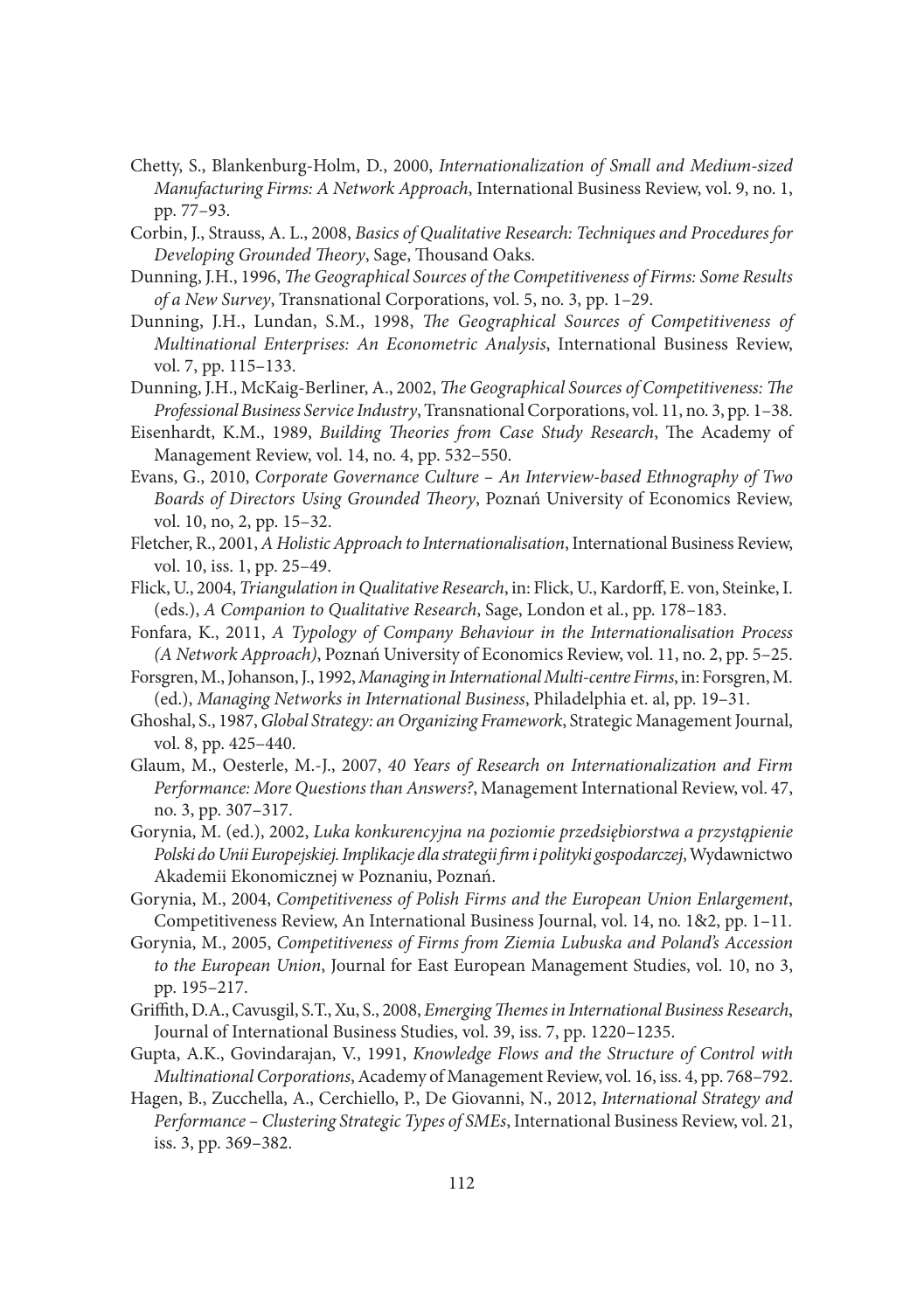- Harzing, A.-W., 2000, *An Empirical Analysis and Extension of the Bartlett and Ghoshal Typology of Multinational Companies*, Journal of International Business Studies, vol. 31, iss. 1, pp. 101–120.
- Hitt, M.A., Hoskisson, R.E., Kim, H., 1996, *International Diversification: Effects on Innovation* and Firm Performance in Product-diversified Firms, Academy of Management Journal, vol. 40, iss. 4, pp. 767–798.
- Jarillo, J.C., Martinez, J.I., 1991, *The International Expansion of Spanish Firms: Towards an Integrative Framework for International Strategy*, in: Mattson, L.G., Stymne, B. (eds.), *Corporate and Industry Strategies in Europe*, North-Holland, Amsterdam, pp. 283–302.
- Johanson, J., Mattsson, L.G., 1988, *Internationalisation in Industrial Systems A Network Approach*, in: Hood, N., Vahlne, J.E. (eds.), *Strategies in Global Competition*, Croom Helm, New York.
- Johanson, J., Vahlne, J.E., 2009, *The Uppsala Internationalization Process Model Revisited: From Liability of Foreignness to Liability of Outsidership*, Journal of International Business Studies, vol. 40, iss. 9, pp. 1411–1431.
- Kutschker, M., 1994, *Strategische Kooperation als Mittel der Internationalisierung*, in: Schuster, L. (ed.), *Die Unternehmung im internationalen Wettbewerb*, Erich Schmidt, Berlin, pp. 121–158.
- Kutschker, M., 2002, *Internationalisierung der Unternehmensentwicklung*, in: Macharzina, K., Oesterle, M.J., (eds.), *Handbuch Internationales Management. Grundlagen – Instrumente – Perspektiven*, 2. ed., Gabler, Wiesbaden, pp. 46–67.
- Kutschker, M., Bäurle, I., 1997, *Th ree + One: Multidimensional Strategy of Internationalization*, Management International Review, vol. 37, iss. 2, pp. 103–125.
- Li, L., 2007, *Multinationality and Performance: A Synthetic Review and Research Agenda*, International Journal of Management Reviews, vol. 9, iss. 2, pp. 117–139.
- Matysiak, L., Bausch, A., 2012, *Antecedents of MNE Performance: Blinded by the Obvious in 35 Years of Literature*, Multinational Business Review, vol. 20 iss. 2, pp. 178–211.
- McDougall, P.P., Oviatt, B.M., 2000, *International Entrepreneurship: Th e Intersection of Two Research Paths*, Academy of Management Journal, vol. 43 no. 5, pp. 902–906.
- Peng, M.W., 2004, *Identifying the Big Question in International Business Research*, Journal of International Business Studies, vol. 35, iss. 2, pp. 99–108.
- Porter, M.E., 1986, *Changing Patterns of International Competition*, California Management Review, vol. 28, iss. 2, pp. 9–40.
- Porter, M.E., 1998, *Competitive Strategy: Techniques for Analyzing Industries and Competitors*, Free Press, New York.
- Prahalad, C.K., Doz, Y.L., 1987, *The Multinational Mission: Balancing Local Demands and Global Vision*, New York.
- Puranam, P., Singh, H., Chaudhuri, S., 2009, *Integrating Acquired Capabilities: When Structural Integration is (Un)necessary*, Organization Science, vol. 20, iss. 2, pp. 313–328.
- Ridder, H.-G., Hoon, C., McCandless Baluch, A., 2012, *Entering a Dialogue: Positioning Case Study Findings Towards Th eory*, British Journal of Management, DOI: 10.1111/1467- 8551.12000.
- Ringlstetter, M., Skrobarczyk, P., 1994, *Die Entwicklung internationaler Strategien, Ein integrierter Bezugsrahmen*, Zeitschrift für Betriebswirtschaft , vol. 3, pp. 333–359.